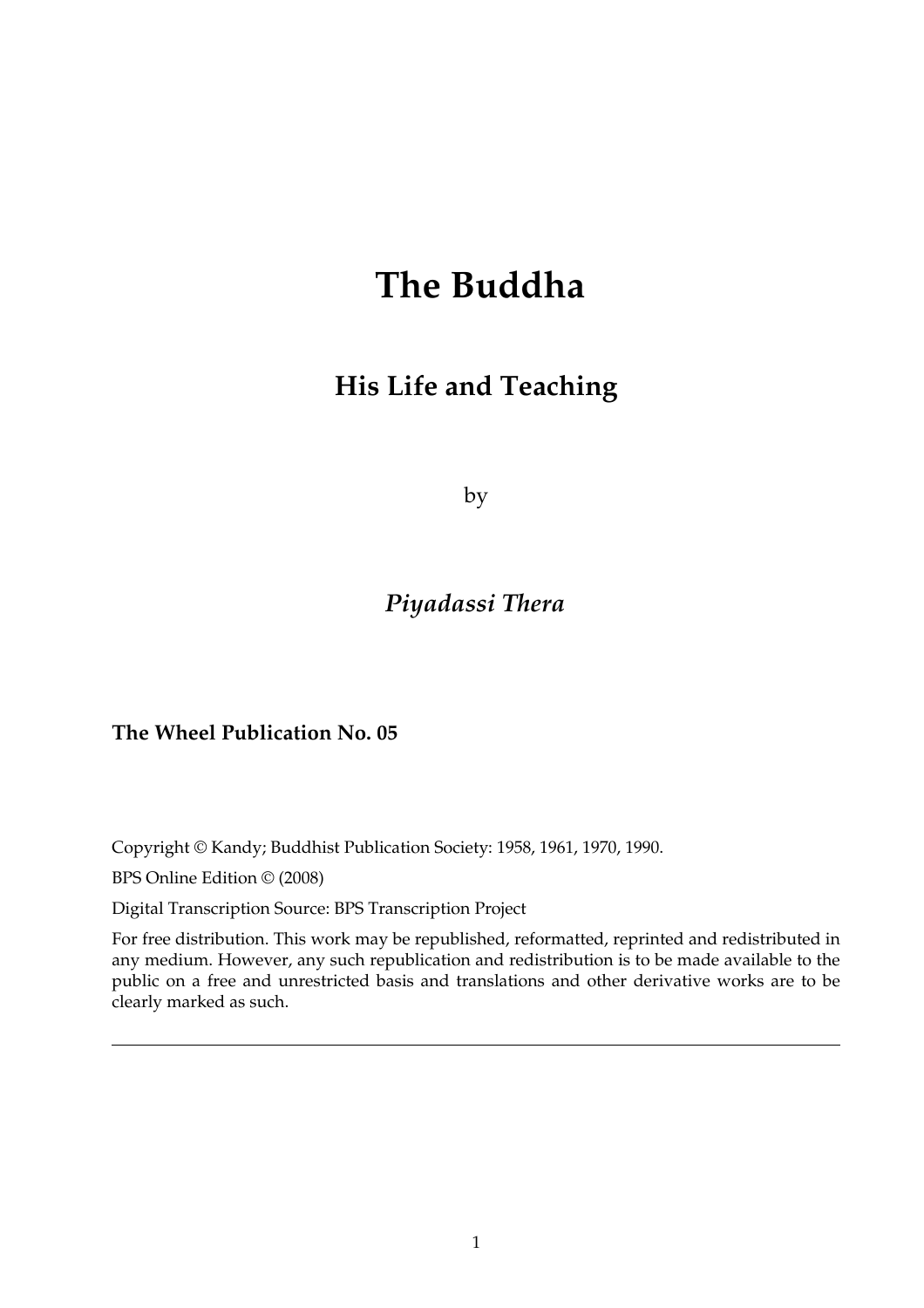# Contents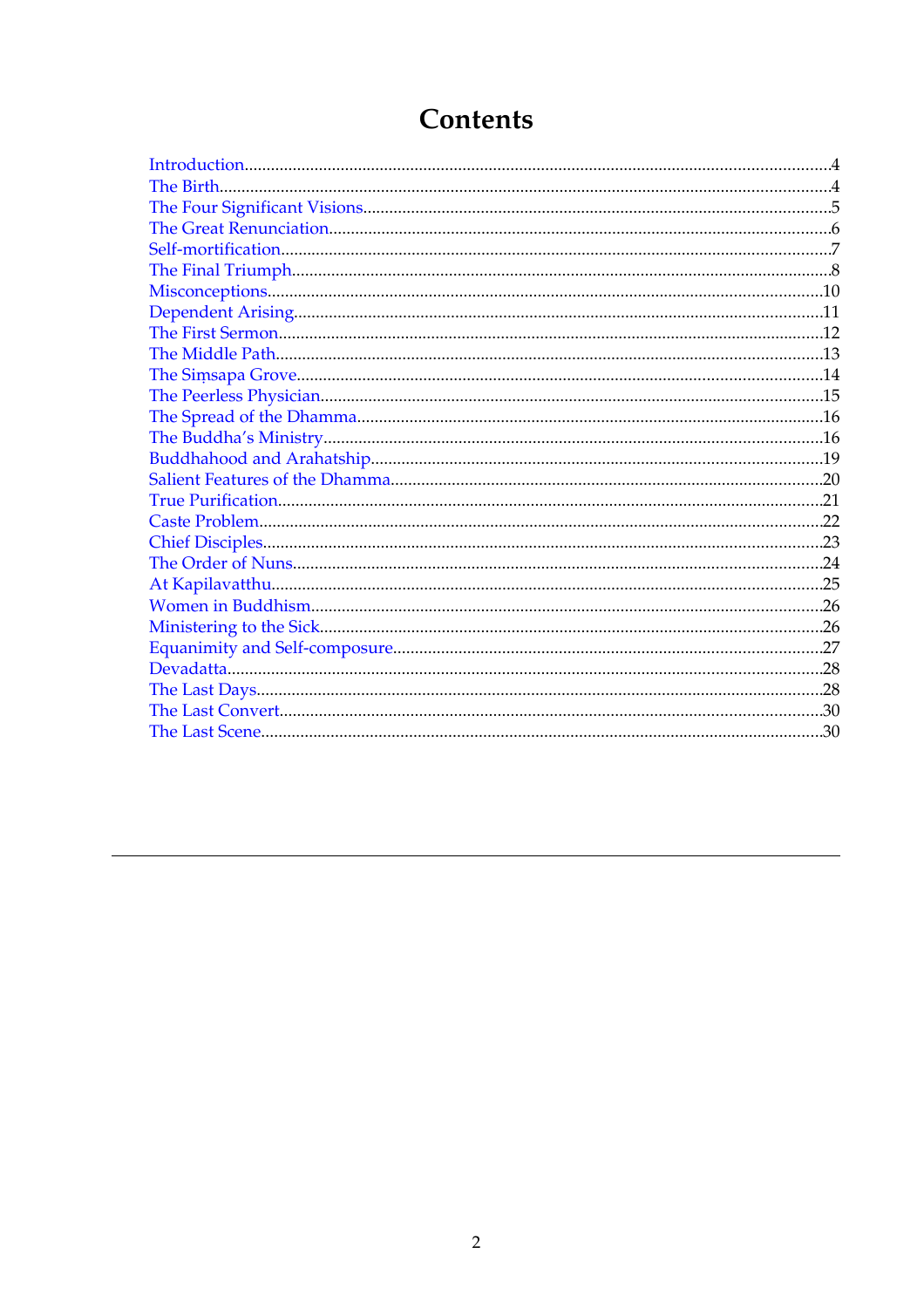# **The Buddha**

## <span id="page-2-1"></span>**Introduction**

"The ages roll by and the Buddha seems not so far away after all; his voice whispers in our ears and tells us not to run away from the struggle but, calm-eyed, to face it, and to see in life ever greater opportunities for growth and advancement. Personality counts today as ever, and a person who has impressed himself on the thought of mankind as the Buddha has, so that even today there is something living and vibrant about the thought of him, must have been a wonderful man—a man who was, as Barth says, 'the finished model of calm and sweet majesty of infinite tenderness for all that breathes and compassion for all that suffers, of perfect moral freedom and exemption from every prejudice.'" [1](#page-2-2)

"His message old and yet very new and original for those immersed in metaphysical subtleties, captured the imagination of the intellectuals; it went deep down into the hearts of the people."[2](#page-2-3)

Buddhism had its birth at Sárnáth near the city of Váránasi (Benares), India. With only five followers at the beginning, it penetrated into many lands, and is today the religion of more than 600 million. Buddhism made such rapid strides chiefly due to its intrinsic worth and its appeal to the reasoning mind. But there were other factors that aided its progress: never did the *dhammadútas*, the messengers of the Dhamma, the teaching, use any iniquitous methods in spreading the Dhamma. The only weapon they wielded was that of universal love and compassion.

Furthermore, Buddhism penetrated to these countries peaceably, without disturbing the creeds that were already there. Buddhist missions, to which the annals of religious history scarcely afford a parallel, were carried on neither by force of arms nor by the use of any coercive or reprehensible methods. Conversion by compulsion was unknown among the Buddhists, and repugnant to the Buddha and his disciples. No decrying of other creeds has ever existed in Buddhism. Buddhism was thus able to diffuse itself through a great variety of cultures throughout the civilized world.

"There is no record known to me," wrote T.W. Rhys Davids, "in the whole of the long history of Buddhism throughout the many centuries where its followers have been for such lengthened periods supreme, of any persecution by the Buddhists of the followers of any other faith."

# <span id="page-2-0"></span>**The Birth**

The Buddha, the founder of Buddhism, lived over 2,500 years ago and is known as Siddhattha Gotama.<sup>[3](#page-2-4)</sup> His father, Suddhodana, the kshatriya<sup>[4](#page-2-5)</sup> king, ruled over the land of the Sakyans at Kapilavatthu on the Nepalese frontier. As he came from the Gotama family, he was known as Suddhodana Gotama. Mahámáyá, princess of the Koliyas, was Suddhodana's queen.

In 623 B.C. on a full-moon day of May—Vasanta-tide, when in India the trees were laden with leaf, flower, and fruit, and man, bird, and beast were in joyous mood—Queen Mahámáyá was travelling in state from Kapilavatthu to Devadaha, her parental home, according to the

<span id="page-2-2"></span><sup>&</sup>lt;sup>1</sup> Jawaharlal Nehru, *The Discovery of India* (Calcutta: Signet Press, 1946) p.143.)

<span id="page-2-3"></span><sup>2</sup> Ibid., p.137.

<span id="page-2-4"></span><sup>3</sup> In Sanskrit, Siddhattha Gautama.

<span id="page-2-5"></span><sup>4</sup> The warrior class.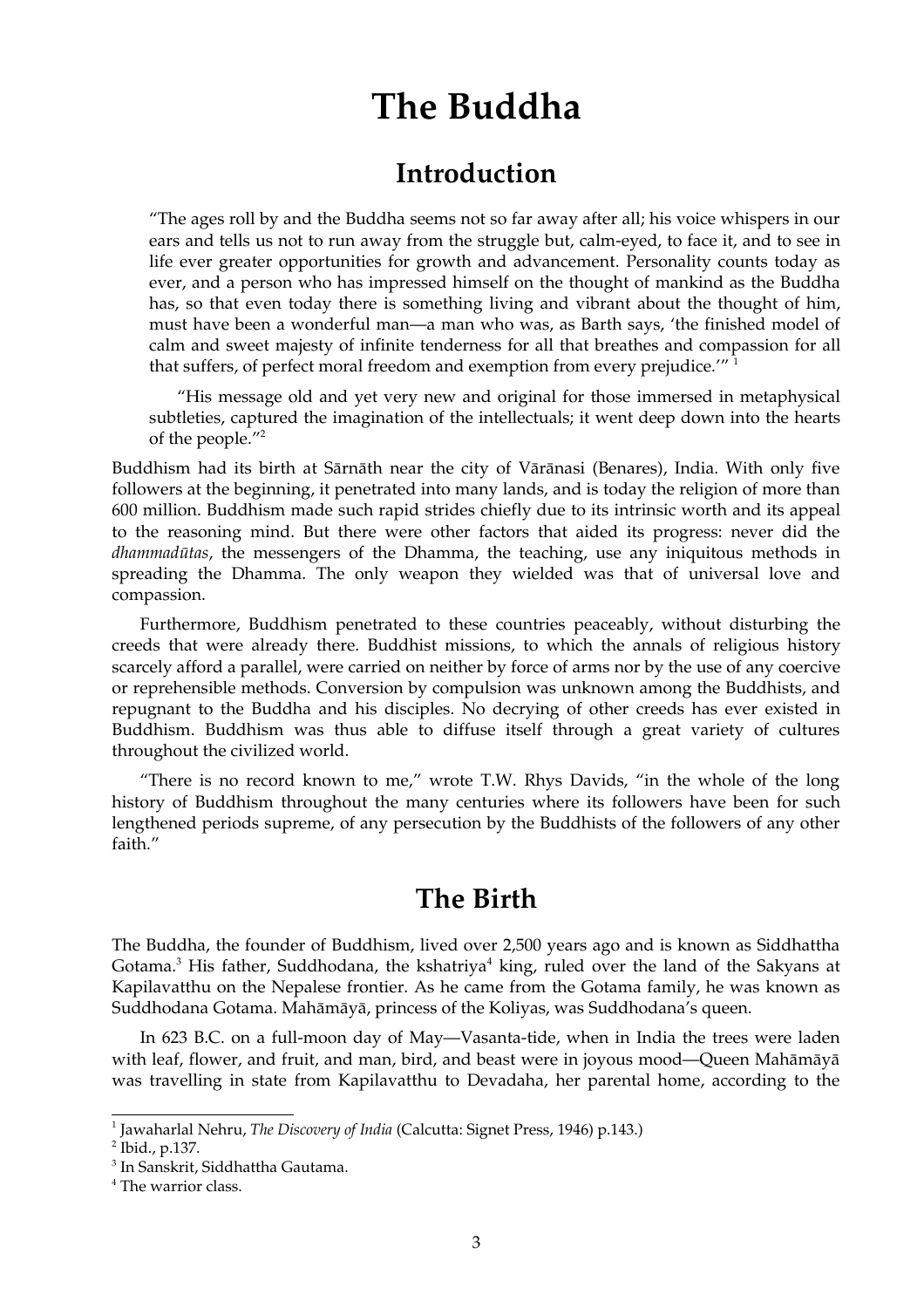custom of the times, to give birth to her child. But that was not to be, for halfway between the two cities, in the beautiful Lumbini Grove, under the shade of a flowering Sal tree, she brought forth a son.

Lumbini, or Rummindei, the name by which it is now known, is one hundred miles north of Váránasi and within sight of the snow-capped Himalayas. At this memorable spot where Prince Siddhattha, the future Buddha, was born, Emperor Asoka, 316 years after the event, erected a mighty stone pillar to mark the holy spot. The inscription engraved on the pillar in five lines consists of ninety-three Asokan characters, among which occurs the following: "*hida budhe játe sákyamuni*" : Here was born the Buddha, the sage of the Sakyans."

The mighty column is still to be seen. The pillar, as crisp as the day it was cut, had been struck by lightning even when Hiuen Tsiang, the Chinese pilgrim, saw it towards the middle of the seventh century CE The discovery and identification of Lumbini Park in 1896 is attributed to the renowned archaeologist, General Cunningham.

On the fifth day after the birth of the prince, the king summoned eight wise men to choose a name for the child and to speak of the royal babe's future. He was named Siddhattha, which means one whose purpose has been achieved. The brahmins deliberated and seven of them held up two fingers each and declared: "O King, this prince will become a *cakravarti*, a universal monarch, should he deign to rule, but should he renounce the world, he will become a *sammásambuddha*, a Supremely Enlightened One, and deliver humanity from ignorance." But Kondañña, the wisest and the youngest, after watching the prince, held up only one finger and said: "O King, this prince will one day go in search of truth and become a Supremely Enlightened Buddha."

Queen Mahámáyá, the mother, passed away on the seventh day after the birth of her child, and the babe was nursed by his mother's sister, Pajápatì Gotamì . Though the child was nurtured till manhood in refinement amid an abundance of material luxury, the father did not fail to give his son the education that a prince ought to receive. He became skilled in many branches of knowledge, and in the arts of war easily excelled all others. Nevertheless, from his childhood the prince was given to serious contemplation.

# <span id="page-3-0"></span>**The Four Significant Visions**

When the prince grew up, the father's fervent wish was that his son should marry, bring up a family, and be his worthy successor; for he often recalled to mind with dread the prediction of the sage Kondañña, and feared that the prince would one day give up home for the homeless life of an ascetic. According to the custom of the time, at the early age of sixteen the prince was married to his cousin, the beautiful Princess Yasodhará, the only daughter of King Suppabuddha and Queen Pamitá of the Koliyas. The princess was of the same age as the prince.

His father provided him with the greatest comforts. He had, so the story tells, three palaces, one for each of the Indian year's three seasons. Lacking nothing of the earthly joys of life, he lived amid song and dance, in luxury and pleasure, knowing nothing of sorrow. Yet all the efforts of the father to hold his son a prisoner to the senses and make him worldly-minded were of no avail. King Suddhodana's endeavours to keep away life's miseries from his son's inquiring eyes only heightened Prince Siddhattha's curiosity and his resolute search for truth and Enlightenment. With the advance of age and maturity, the prince began to glimpse the woes of the world.

On one occasion, when the prince went driving with his charioteer Channa to the royal gardens, he saw to his amazement what his eyes had never beheld before: a man weakened with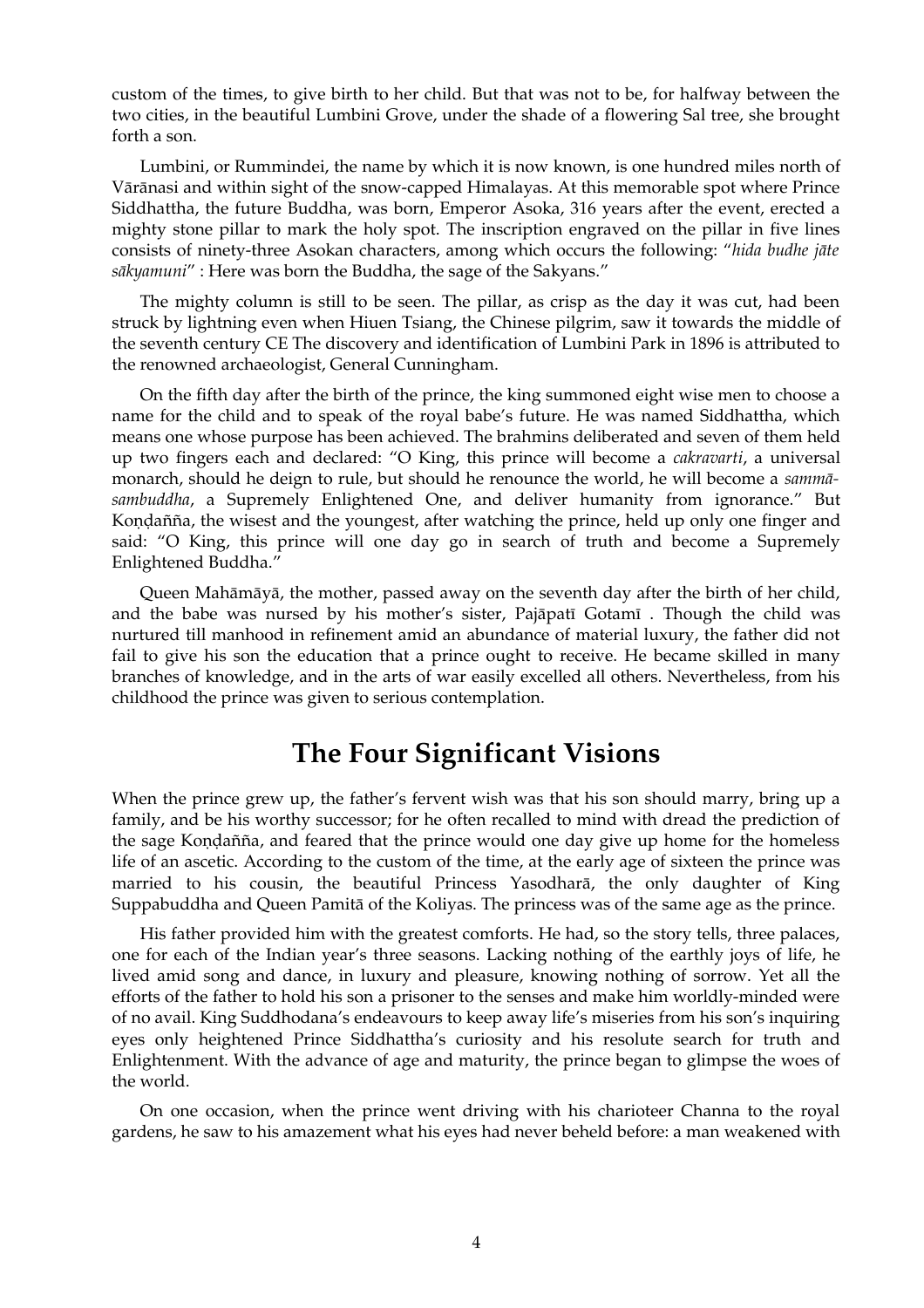age, and in the last stage of ageing, crying out in a mournful voice: "Help master! lift me to my feet; oh, help! Or I shall die before I reach my house!"[5](#page-4-1)

This was the first shock the prince received. The second was the sight of a man, mere skin and bones, supremely unhappy and forlorn, "smitten with some pest. The strength is gone from ham, and loin, and neck, and all the grace and joy of manhood fled."<sup>[6](#page-4-2)</sup> On a third occasion he saw a band of lamenting kinsmen bearing on their shoulders the corpse of one beloved for cremation. These woeful signs, seen for the first time in his life, deeply moved him. From the charioteer he learned that even he, his beloved Princess Yasodhará, and his kith and kin—all, without exception, are subject to ageing, disease, and death.

Soon after this the prince saw a recluse moving with measured steps and down-cast eyes, calm and serene, aloof and independent. He was struck by the serene countenance of the man. He learned from Channa that this recluse was one who had abandoned his home to live a life of purity, to seek truth and answer the riddle of life. Thoughts of renunciation flashed through the prince's mind and in deep contemplation he turned homeward. The heart throb of an agonized and ailing humanity found a responsive echo in his own heart. The more he came in contact with the world outside his palace walls, the more convinced he became that the world was lacking in true happiness. But before reaching the palace he was met by a messenger with the news that a son had been born to Yasodhará. "A fetter is set upon me," uttered the prince and returned to the palace.

#### <span id="page-4-0"></span>**The Great Renunciation**

In the silence of that moonlit night (it was the full-moon day of July, *Ásá¿ha*) such thoughts as these arose in him: "Youth, the prime of life, ends in old age and man's senses fail him at a time when they are most needed. The hale and hearty lose their vigour and health when disease suddenly creeps in. Finally death comes, sudden perhaps and unexpected, and puts an end to this brief span of life. Surely there must be an escape from this unsatisfactoriness, from ageing and death."

Thus the great intoxication of youth (*yobbana-mada*), of health (*árogya-mada*), and of life (*jìvita-mada*) left him. Having seen the vanity and the danger of the three intoxications, he was overcome by a powerful urge to seek and win the Deathless, to strive for deliverance from old age, illness, misery, and death not only for himself, but for all beings (including his wife and child) that suffer.<sup>[7](#page-4-3)</sup> It was his deep compassion that led him to the quest ending in enlightenment, in Buddhahood. It was compassion that now moved his heart towards the great renunciation and opened for him the doors of the golden cage of his home life. It was compassion that made his determination unshakeable even by the last parting glance at his beloved wife asleep with the baby in her arms.

Thus at the age of twenty-nine, in the flower of youthful manhood, on the day his beautiful Yasodhará had given birth to his only son, Ráhula, Prince Siddhattha Gotama, discarding and disdaining the enchantment of the royal life, scorning and spurning joys that most young men yearn for, tore himself away, renouncing wife and child, and a crown that held the promise of power and glory.

He cut off his long locks with his sword, doffed his royal robes, and putting on a hermit's robe retreated into forest solitude to seek a solution to those problems of life that had so deeply stirred his mind. He sought an answer to the riddle of life, seeking not a palliative, but a true way out of suffering—to perfect enlightenment and Nibbána. His quest for the supreme security

<span id="page-4-1"></span><sup>5</sup> Edwin Arnold, *The Light of Asia.*

<span id="page-4-2"></span> $6$  Ibid.

<span id="page-4-3"></span> $\rm ^{7}$  A I 146.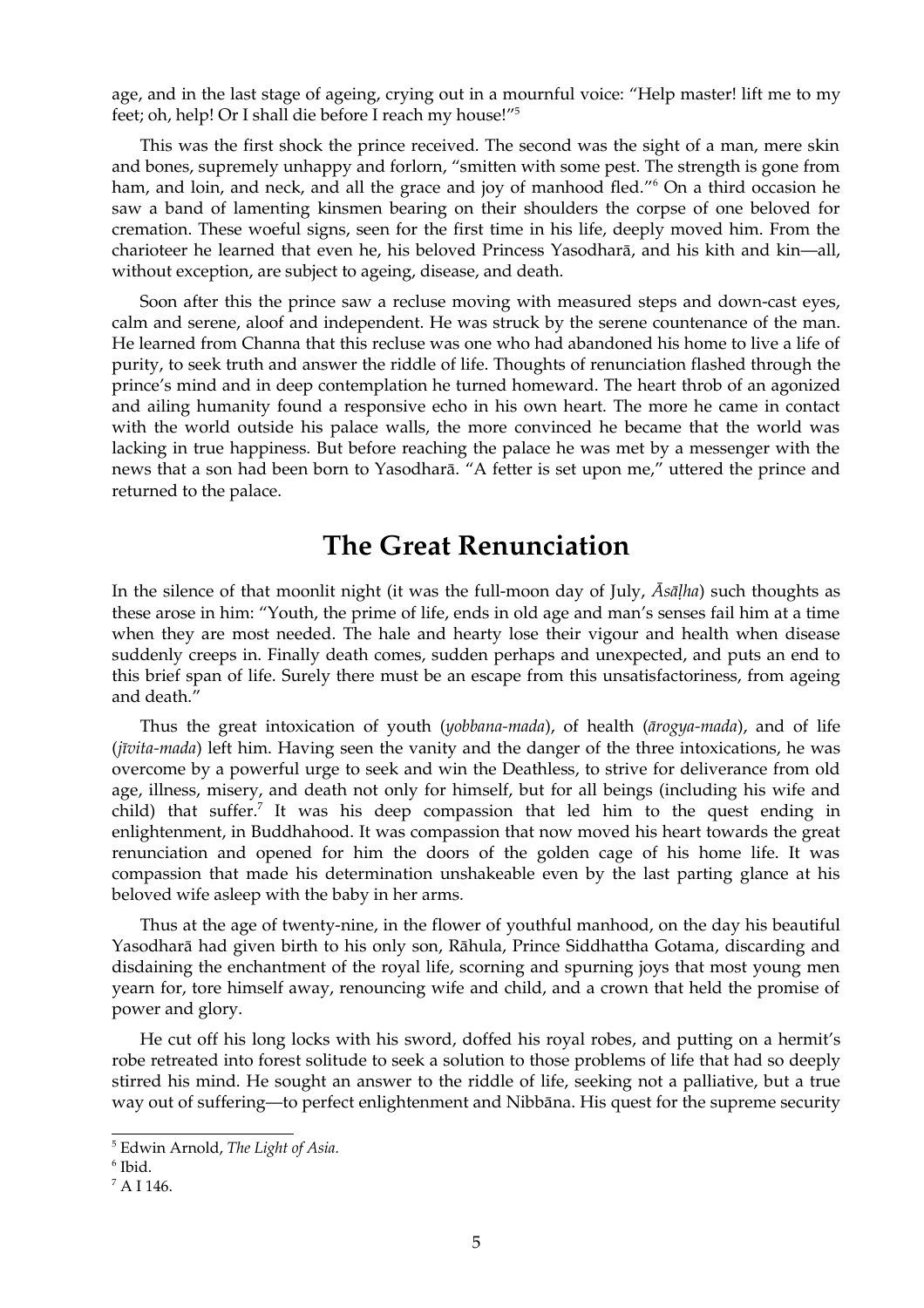from bondage— Nibbána (Nirvána)—had begun. This was the great renunciation, the greatest adventure known to humanity.

First he sought guidance from two famous sages, from Álára Káláma and Uddaka Rámaputta, hoping that they being masters of meditation, would teach him all they knew, leading him to the heights of concentrative thought. He practised concentration and reached the highest meditative attainments possible thereby, but was not satisfied with anything short of Supreme Enlightenment. These teachers' range of knowledge, their ambit of mystical experience, however, was insufficient to grant him what he so earnestly sought, and he saw himself still far from his goal. Though both sages, in turn, asked him to stay and succeed them as the teacher of their following, the ascetic Gotama declined. Paying obeisance to them, he left them in search of the still unknown.

In his wanderings he finally reached Uruvelá, by the river Nerañjará at Gayá. He was attracted by its quiet and dense groves, and the clear waters of the river were soothing to his senses and stimulating to his mind. Nearby was a village of simple folk where he could get his alms. Finding that this was a suitable place to continue his quest for enlightenment, he decided to stay. Soon five other ascetics who admired his determined effort joined him. They were Koņḍañña, Bhaddiya, Vappa, Mahānāma, and Assaji.

# <span id="page-5-0"></span>**Self-mortification**

There was, and still is, a belief in India among many of her ascetics that purification and final deliverance can be achieved by rigorous self-mortification, and the ascetic Gotama decided to test the truth of it. And so there at Uruvelá he began a determined struggle to subdue his body in the hope that his mind, set free from the shackles of the body, might be able to soar to the heights of liberation. Most zealous was he in these practices. He lived on leaves and roots, on a steadily reduced pittance of food; he wore rags from dust heaps; he slept among corpses or on beds of thorns. The utter paucity of nourishment left him a physical wreck. Says the Master: "Rigorous have I been in my ascetic discipline. Rigorous have I been beyond all others. Like wasted, withered reeds became all my limbs." In such words as these, in later years, having attained to full enlightenment, did the Buddha give his disciples an awe-inspiring description of his early penances.<sup>[8](#page-5-1)</sup>

Struggling thus for six long years, he came to death's very door, but he found himself no nearer to his goal. The utter futility of self-mortification became abundantly clear to him by his own experience. He realized that the path to the fruition of his ardent longing lay in the direction of a search inward into his own mind. Undiscouraged, his still active mind searched for new paths to the aspired for goal. He felt, however, that with a body so utterly weakened as his, he could not follow that path with any chance of success. Thus he abandoned self-torture and extreme fasting and took normal food.

His emaciated body recovered its former health and his exhausted vigour soon returned. Now his five companions left him in their disappointment, for they thought that he had given up the effort and had resumed a life of abundance. Nevertheless, with firm determination and complete faith in his own purity and strength, unaided by any teacher, accompanied by none, the Bodhisatta resolved to make his final effort in complete solitude.

On the forenoon of the day before his enlightenment while the Bodhisatta was seated in meditation under a banyan tree, Sujátá, the daughter of a rich householder, not knowing whether the ascetic was divine or human, offered milk-rice to him saying: "Lord, may your aspirations be crowned with success!" This was his last meal prior to his enlightenment.

<span id="page-5-1"></span><sup>8</sup> For a detailed account see MN 36, trans. by I.B. Horner in *Middle Length Sayings*, Vol. I (PTS). See also R. Abeysekara, "The Master's Quest for Light" *Bodhi Leaves* A7. (Kandy: BPS).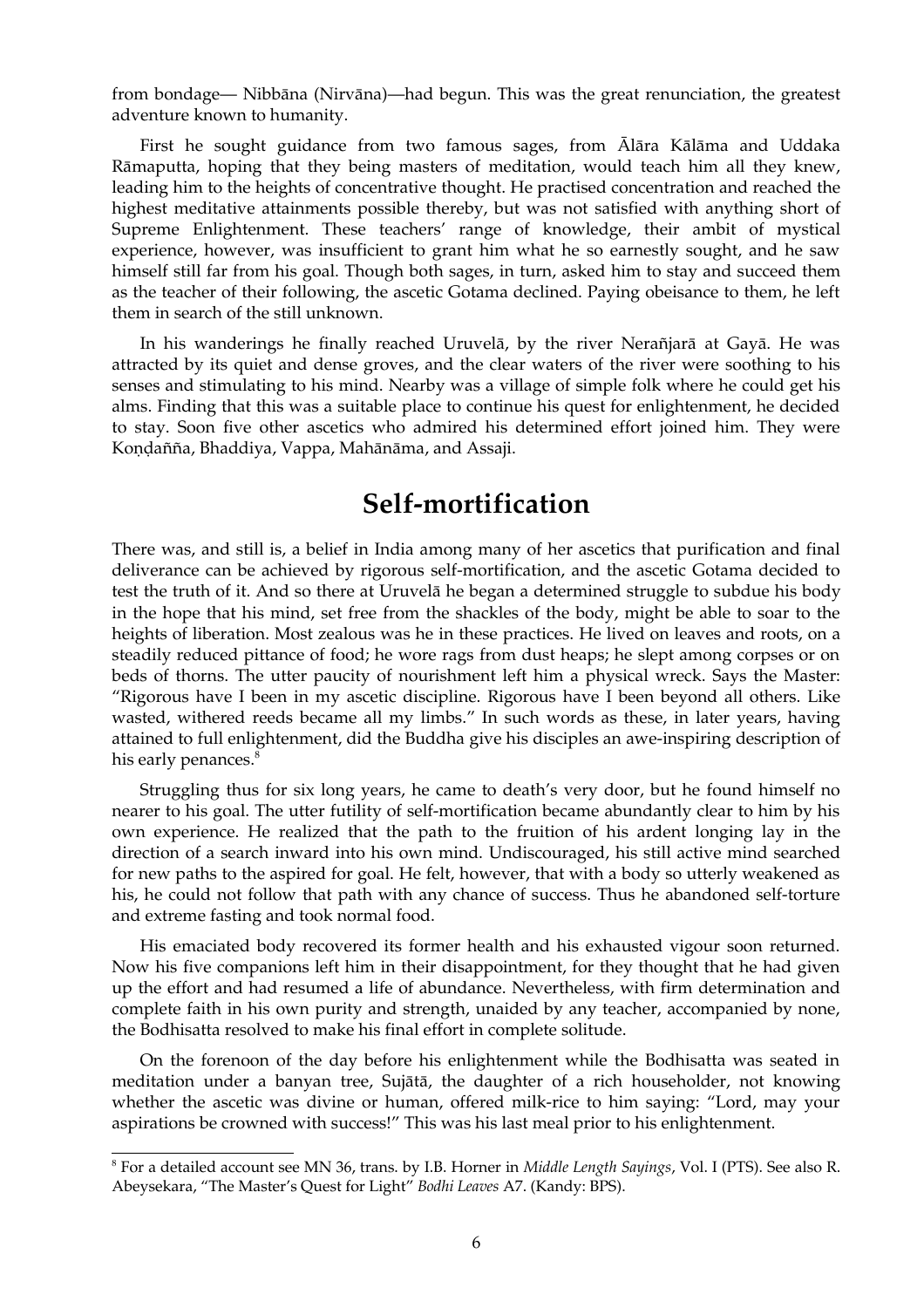# <span id="page-6-0"></span>**The Final Triumph**

Cross-legged he sat under a tree, which later became known as the Bodhi Tree, the "Tree of Enlightenment" or "Tree of Wisdom," on the bank of the river Nerañjará, at Gayá (now known as Buddhagayá), making the final effort with the inflexible resolution: "Though only my skin, sinews, and bones remain, and my blood and flesh dry up and wither away, yet will I never stir from this seat until I have attained full enlightenment (sammá*-sambodhi*)." So indefatigable in effort, so unflagging in his devotion was he, and so resolute to realize truth and attain full enlightenment.

Applying himself to the "mindfulness of in-and-out breathing" (*ánápánasati*), the Bodhisatta entered upon and dwelt in the first meditative absorption (*jhána*; Skt. *dhyána*). By gradual stages he entered upon and dwelt in the second, third, and fourth jhánas. Thus cleansing his mind of impurities, with the mind thus composed, he directed it to the knowledge of recollecting past births (*pubbenivásánussatiñáóa*). This was the first knowledge attained by him in the first watch of the night. Then the Bodhisatta directed his mind to the knowledge of the disappearing and reappearing of beings of varied forms, in good states of experience, and in states of woe, each faring according to his deeds (*cutúpapátañáóa*). This was the second knowledge attained by him in the middle watch of the night. Next he directed his mind to the knowledge of the eradication of the taints ( $\bar{a}$ *savakkhayañāna*).<sup>[9](#page-6-1)</sup>

He understood as it really is: "This is suffering (*dukkha*); this is the arising of suffering; this is the cessation of suffering; this is the path leading to the cessation of suffering." He understood as it really is: "These are defilements (*ásavas*); this is the arising of defilements; this is the cessation of defilements; this is the path leading to the cessation of defilements."

Knowing thus, seeing thus, his mind was liberated from the defilements of sense pleasures (*kámásavá*), of becoming (*bhavásavá*), and of ignorance (*avijjásavá*).[10](#page-6-2) When his mind was thus liberated, there came the knowledge, "liberated" and he understood: "Destroyed is birth, the noble life (*brahmacariya*) has been lived, done is what was to be done, there is no more of this to come" (meaning, there is no more continuity of the mind and body, no more becoming, rebirth). This was the third knowledge attained by him in the last watch of the night. This is known as *tevijjá* (Skt. *trividyá*), threefold knowledge.[11](#page-6-3)

Thereupon he spoke these words of victory:

Seeking but not finding the house builder, I hurried through the round of many births: Painful is birth ever and again.

O house builder, you have been seen; You shall not build the house again. Your rafters have been broken up, Your ridgepole is demolished too.

My mind has now attained the unformed Nibbána And reached the end of every sort of craving.<sup>[12](#page-6-4)</sup>

<span id="page-6-1"></span><sup>9</sup> Mahá Saccaka Sutta, MN 36.

<span id="page-6-2"></span><sup>&</sup>lt;sup>10</sup> Elsewhere we see the defilement of false view (*di*tthāsava) added to these as the fourth taint.

<span id="page-6-3"></span><sup>&</sup>lt;sup>11</sup> MN 36/M I 249.

<span id="page-6-4"></span> $12$  Dhp 153–154. Trans. by Ñāṇamoli Thera.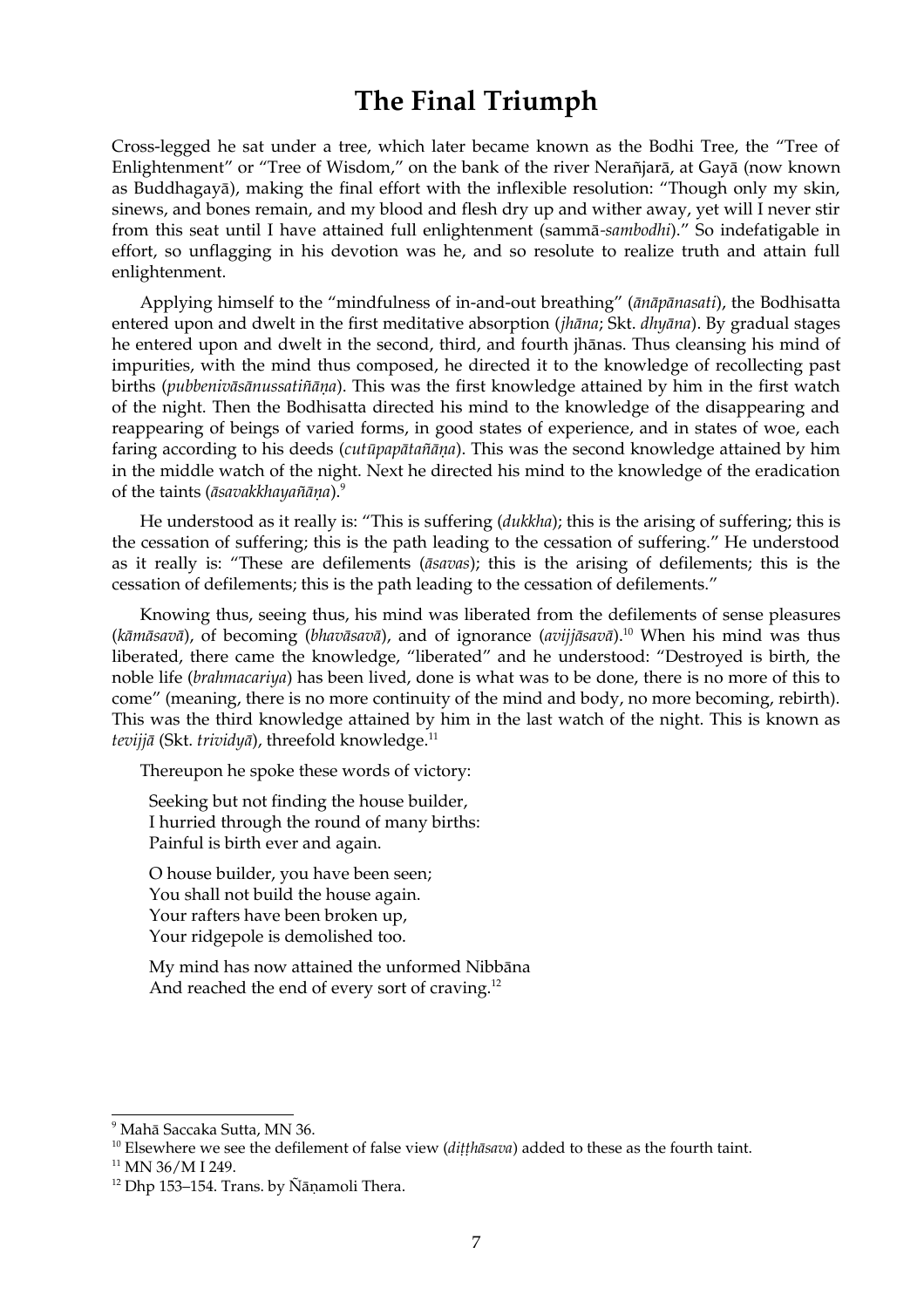Thus the Bodhisatta[13](#page-7-0) Gotama at the age of thirty-five, on another full moon of May (*vesákha, vesak*), attained Supreme Enlightenment by comprehending in all their fullness the Four Noble Truths, the Eternal Verities, and he became the Buddha, the Great Healer and Consummate Master-Physician who can cure the ills of beings. This is the greatest unshakeable victory.

The Four Noble Truths are the priceless message that the Buddha gave to suffering humanity for their guidance, to help them to be rid of the bondage of *dukkha*, and to attain the absolute happiness, that absolute reality—Nibbána.

These truths are not his creation. He only re-discovered their existence. We thus have in the Buddha one who deserves our respect and reverence not only as a teacher but also as model of the noble, self-sacrificing, and meditative life we would do well to follow if we wish to improve ourselves.

One of the noteworthy characteristics that distinguishes the Buddha from all other religious teachers is that he was a human being having no connection whatsoever with a God or any other "supernatural" being. He was neither God nor an incarnation of God, nor a prophet, nor any mythological figure. He was a man, but an extraordinary man (*acchariya manussa*), a unique being, a man par excellence (*purisuttama*). All his achievements are attributed to his human effort and his human understanding. Through personal experience he understood the supremacy of man.

Depending on his own unremitting energy, unaided by any teacher, human or divine, he achieved the highest mental and intellectual attainments, reached the acme of purity, and was perfect in the best qualities of human nature. He was an embodiment of compassion and wisdom, which became the two guiding principles in his Dispensation (*sásana*).

The Buddha never claimed to be a saviour who tried to save "souls" by means of a revealed religion. Through his own perseverance and understanding he proved that infinite potentialities are latent in man and that it must be man's endeavour to develop and unfold these possibilities. He proved by his own experience that deliverance and enlightenment lie fully within man's range of effort.

"Religion of the highest and fullest character can coexist with a complete absence of belief in revelation in any straightforward sense of the word, and in that kernel of revealed religion, a personal God. Under the term personal God I include all ideas of a so-called superpersonal god, of the same spiritual and mental nature as a personality but on a higher level, or indeed any supernatural spiritual existence or force." (Julian Huxley, *Religion Without Revelation*, pp. 2 and 7.)

Each individual should make the appropriate effort and break the shackles that have kept him in bondage, winning freedom from the bonds of existence by perseverance, self-exertion, and insight. It was the Buddha who for the first time in the world's history taught that deliverance could be attained independently of an external agency, that deliverance from suffering must be wrought and fashioned by each one for himself upon the anvil of his own actions.

None can grant deliverance to another who merely begs for it. Others may lend us a helping hand by guidance and instruction and in other ways, but the highest freedom is attained only

<span id="page-7-0"></span><sup>13</sup> A *bodhisatta* (Skt. *bodhisattva*) is one who adheres to or is bent on (*satta*) the ideal of enlightenment, or knowledge of the Four Noble Truths (*bodhi*). In this sense, the term may be applied to anyone who is bent on supreme enlightenment (*sammá-sambodhi*). A Bodhisatta fully cultivates ten perfections or *páramì*, which are essential qualities of an extremely high standard initiated by compassion, and ever tinged with understanding, free from craving, pride, and false views (tanhā, dițțhi, and māna) that qualify an aspirant for Buddhahood. They are: *dána, sìla, nekkhamma, paññá, viriya, khanti, sacca, adhiþþhána, mettá, and upekkhá* —generosity, morality, renunciation, wisdom, effort, forbearance, truthfulness, determination, lovingkindness, and equanimity.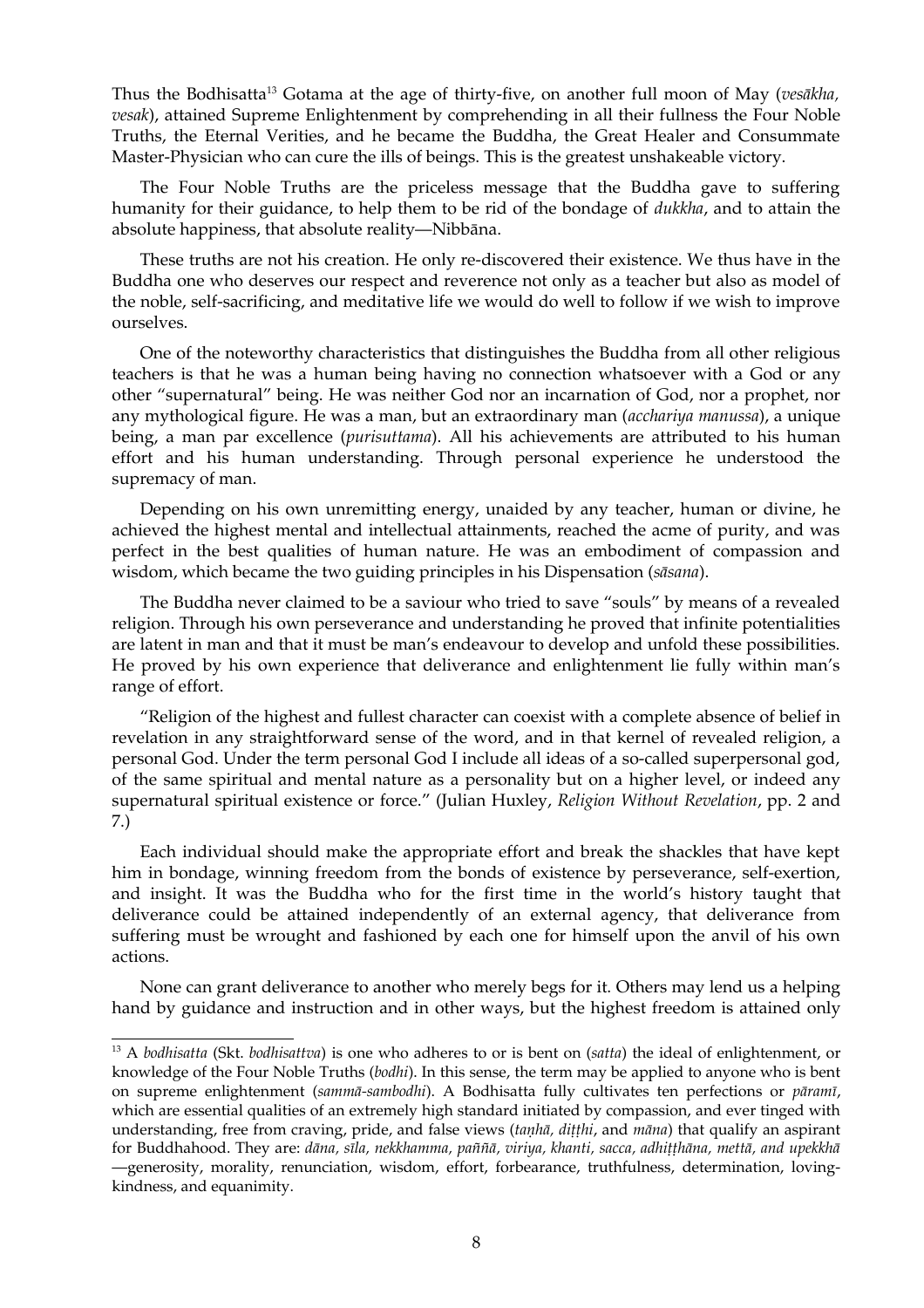through self-realization and self-awakening to truth and not through prayers and petitions to a Supreme Being, human or divine. The Buddha warns his disciples against shifting the burden to an external agency, directs them to the ways of discrimination and research, and urges them to get busy with the real task of developing their inner forces and qualities.

# <span id="page-8-0"></span>**Misconceptions**

There are some who take delight in making the Buddha a non-human. They quote a passage from the Anguttara Nikāya (A II 37), mistranslate it, and misunderstand it. The story goes thus:

Once the Buddha was seated under a tree in the meditation posture, his senses calmed, his mind quiet, and attained to supreme control and serenity Then a Brahmin, Dona by name, approached the Buddha and asked:

"Sir, will you be a god, a deva?"

"No, brahmin."

"Sir, will you be a heavenly angel, a gandhabba?"

"No, brahmin."

"Sir, will you be a demon, a yakkha?"

"No, brahmin."

"Sir, will you be a human being, a manussa?"

"No, brahmin."

"Then, sir, what indeed will you be?"

Now, understand the Buddha's reply carefully:

"Brahmin, whatever defilements (*ásavas*) there be owing to the presence of which a person may be identified as a god or a heavenly angel or a demon or a human being, all these defilements in me are abandoned, cut off at the root, made like a palm-tree stump, done away with, and are no more subject to future arising.

"Just as, brahmin, a blue or red or white lotus born in water, grows in water and stands up above the water untouched by it, so too I, who was born in the world and grew up in the world, have transcended the world, and I live untouched by the world. Remember me as one who is enlightened (*Buddho ti mam dhārehi brāhmaņa*)."

What the Buddha said was that he was not a god or a heavenly angel or a demon or a human being full of defilements. From the above it is clear that the Buddha wanted the brahmin to know that he was not a human being with defilements. He did not want the brahmin to put him into any of those categories. The Buddha was in the world but not of the world. This is clear from the simile of the lotus. Hasty critics, however, rush to a wrong conclusion and want others to believe that the Buddha was not a human being.

In the Anguttara Nikāya (A I 22), there is a clear instance in which the Buddha categorically declared that he was a human being:

Monks, there is one person (*puggala*) whose birth into this world is for the welfare and happiness of many, out of compassion for the world, for the gain and welfare and happiness of gods (*devas*) and humanity. Who is this one person (*eka puggala*)? It is the Tathágata, who is a Worthy One (*arahat*), a Supremely Enlightened One (*sammá-sambuddho*) …. Monks, one person born into the world is an extraordinary man, a marvellous man (*acchariya manussa*).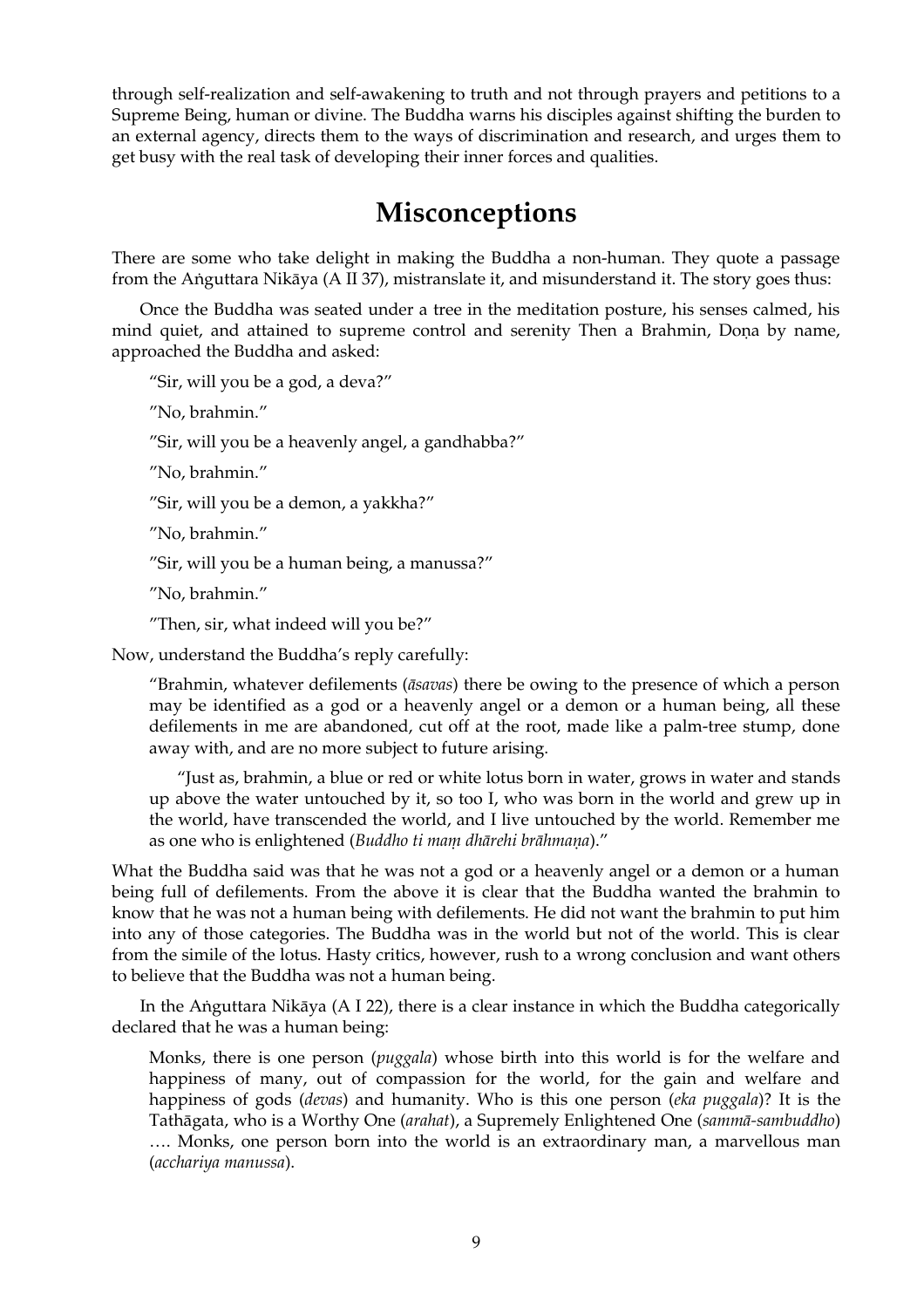Note the Páli word *manussa*, a human being. Yes, the Buddha was a human being but not just another man. He was a marvellous man.

The Buddhist texts say that the Bodhisatta (as he is known before he became the Buddha) was in the Tusita heaven (*devaloka*) but came down to the human world to be born as a human being (*manussatta*). His parents, King Suddhodana and Queen Mahámáyá, were human beings.

The Bodhisatta was born as a man, attained enlightenment (Buddhahood) as a man, and finally passed away into parinibbána as a man. Even after his Supreme Enlightenment he did not call himself a God or Brahmá or any "supernatural being," but an extraordinary man.

Dr. S. Radhakrishnan, a Hindu steeped in the tenets of the Vedas and Vedanta, says that Buddhism is an offshoot of Hinduism, and even goes to the extent of calling the Buddha a Hindu. He writes:

"The Buddha did not feel that he was announcing a new religion. He was born, grew up, and died a Hindu. He was restating with a new emphasis the ancient ideals of the Indo-Aryan civilization."[14](#page-9-1)

But the Buddha himself declares that his teaching was a revelation of truths discovered by himself, not known to his contemporaries, not inherited from past tradition. Thus, in his very first sermon, referring to the Four Noble Truths, he says: "Monks, with the thought 'This is the noble truth of suffering, this is its cause, this is its cessation, this is the way leading to its cessation,' there arose in me vision, knowledge, wisdom, insight, and light concerning things unheard of before (*pubbesu ananussutesu dhammesu*).'"[15](#page-9-2)

Again, while making clear to his disciples the difference between a Fully Enlightened One and the arahats, the consummate ones, the Buddha says: "The Tathágata, O disciples, while being an arahat is fully enlightened. It is he who proclaims a way not proclaimed before, he is the knower of a way, who understands a way, who is skilled in a way (*maggaññú, maggavidú, maggakovido*). And now his disciples are wayfarers who follow in his footsteps."[16](#page-9-3)

The ancient way the Buddha refers to is the Noble Eightfold Path and not any ideals of the Indo-Aryan civilization as Dr. Radhakrishnan imagines.

However, referring to the Buddha, Mahatma Gandhi, the architect of Indian independence, says: "By his immense sacrifice, by his great renunciation and by the immaculate purity of his life, he left an indelible impress upon Hinduism, and Hinduism owes an eternal debt of gratitude to that great teacher." (Mahádev Desai, With Gandhiji in Ceylon, Madras, 1928, p.26.)

# <span id="page-9-0"></span>**Dependent Arising**

For a week, immediately after the enlightenment, the Buddha sat at the foot of the Bodhi Tree, experiencing the supreme bliss of emancipation. At the end of the seven days he emerged from that concentration (*samádhi*) and in the first watch of the night thought over the dependent arising (*paþicca-samuppáda*) as to how things arise (*anuloma*) thus:

When this is, that comes to be; with the arising of this, that arises; namely: dependent on ignorance, volitional or kamma formations; dependent on volitional formations, (rebirth or rebecoming) consciousness; dependent on consciousness, mentality-materiality (mental and physical combination); dependent on mentality-materiality, the sixfold base (the five physical sense organs with consciousness as the sixth); dependent on the sixfold base, contact; depend on contact, feeling; dependent on feeling, craving; dependent on craving, clinging; dependent on clinging, the process of becoming; dependent on the process of

<span id="page-9-1"></span><sup>14</sup> *2500 Years of Buddhism*, Foreword, p. ix, Government of India, 1971.

<span id="page-9-2"></span><sup>15</sup> Vin I 10; V 420.

<span id="page-9-3"></span><sup>&</sup>lt;sup>16</sup> Vin I 10; V 420.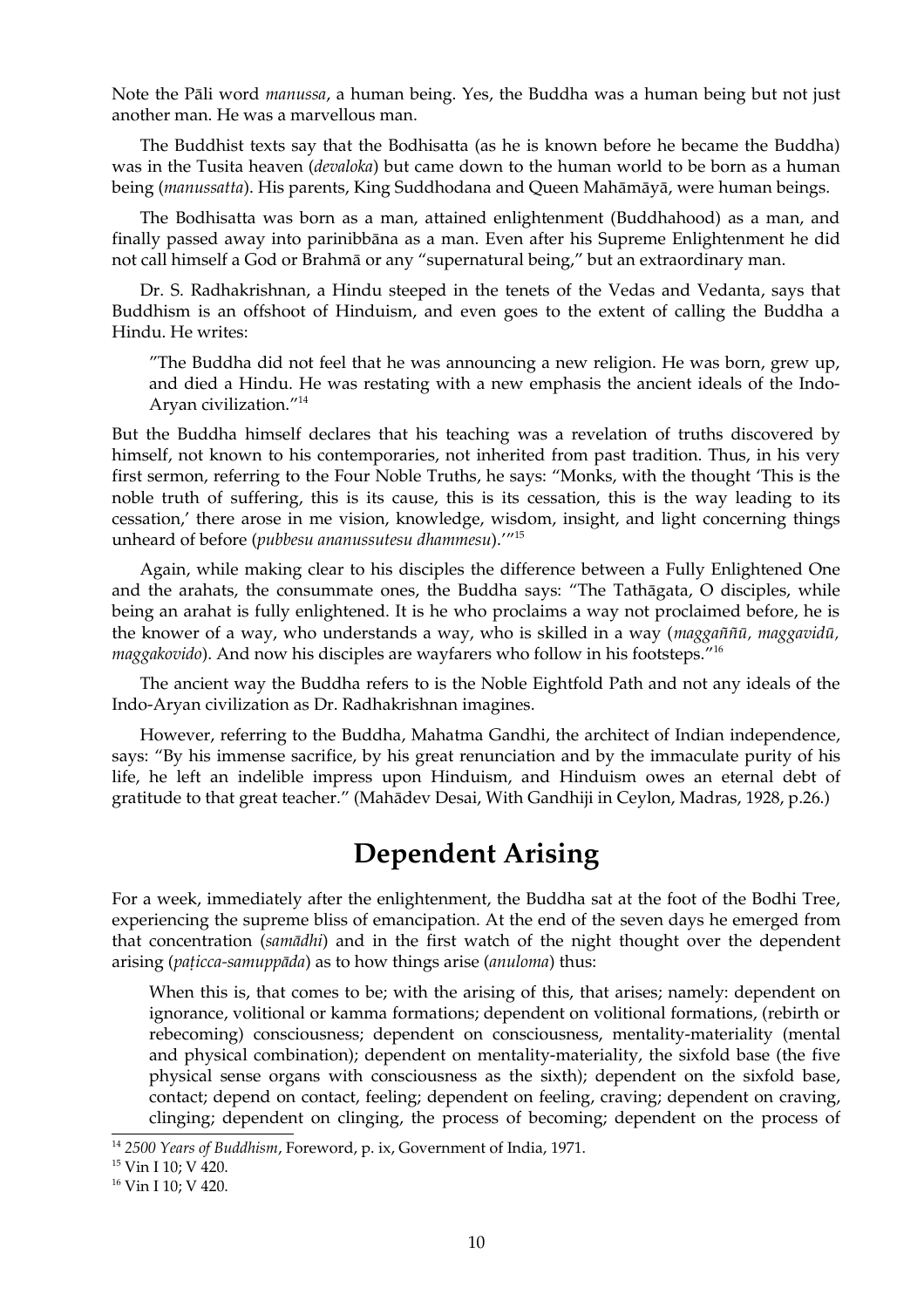becoming, there comes to be birth; dependent on birth arise ageing and death, sorrow, lamentation, pain, grief, and despair. Thus does this whole mass of suffering arise.

In the second watch of the night, the Buddha thought over the dependent arising as to how things cease (*patiloma*) thus:

When this is not, that does not come to be; with the cessation of this, that ceases; namely: with the utter cessation of ignorance, the cessation of volitional formations; with the cessation of formations, the cessation of consciousness… (and so on). Thus does this whole mass of suffering cease.

In the third watch of the night, the Buddha thought over the dependent arising both as to how things arise and cease thus:

When this is, that comes to be; with the arising of this, that arises; when this is not, that does not come to be; with the cessation of this, that ceases; namely: dependent on ignorance, volitional formations … (and so on). Thus does this whole mass of suffering arise. With the utter cessation of ignorance, the cessation of volitional formations (and so on). Thus does this whole mass of suffering cease.<sup>[17](#page-10-1)</sup>

The Buddha now spent six more weeks in lonely retreat at six different spots in the vicinity of the Bodhi Tree. At the end of this period two merchants, Tapassu and Bhallika, who were passing that way, offered rice cake and honey to the Master, and said: "We go for refuge to the Buddha and to the Dhamma.<sup>[18](#page-10-2)</sup> Let the Blessed One receive us as his followers.<sup>"[19](#page-10-3)</sup> They became his first lay followers (*upásakas*).

## <span id="page-10-0"></span>**The First Sermon**

Now, while the Blessed One dwelt in solitude this thought occurred to him: "The Dhamma I have realized is deep, hard to see, hard to understand, peaceful and sublime, beyond mere reasoning, subtle, and intelligible to the wise. But this generation delights, revels, and rejoices in sensual pleasures. It is hard for such a generation to see this conditionality, this dependent arising. Hard too is it to see this calming of all conditioned things, the giving up of all substance of becoming, the extinction of craving, dispassion, cessation, Nibbána. And if I were to teach the Dhamma and others were not to understand me, that would be a weariness, a vexation for me."[20](#page-10-4)

Pondering thus he was first reluctant to teach the Dhamma, but on surveying the world with his mental eye, he saw beings with little dust in their eyes and with much dust in their eyes, with keen faculties and dull faculties, with good qualities and bad qualities, easy to teach and hard to teach, some who are alive to the perils hereafter of present wrongdoings, and some who are not. The Master then declared his readiness to proclaim the Dhamma in this solemn utterance:

*Apárutá tesaí amatassa dvárá Ye sotavanto pamuñcantu saddhaí.*

Open are the doors of the Deathless. Let those that have ears repose trust.

When considering to whom he should teach the Dhamma first, he thought of Álára Káláma and Uddaka Rámaputta, his teachers of old; for he knew that they were wise and discerning. But that was not to be; they had passed away. Then the Blessed One made up his mind to make

<span id="page-10-1"></span><sup>&</sup>lt;sup>17</sup> Ud 1. See too the author's *Dependent Origination* (Wheel No. 15).

<span id="page-10-2"></span><sup>&</sup>lt;sup>18</sup> At this time there was as yet no Order (*saṅgha*).

<span id="page-10-3"></span> $^{19}$  Vin I 4.

<span id="page-10-4"></span> $20$  MN 26: I 167-68.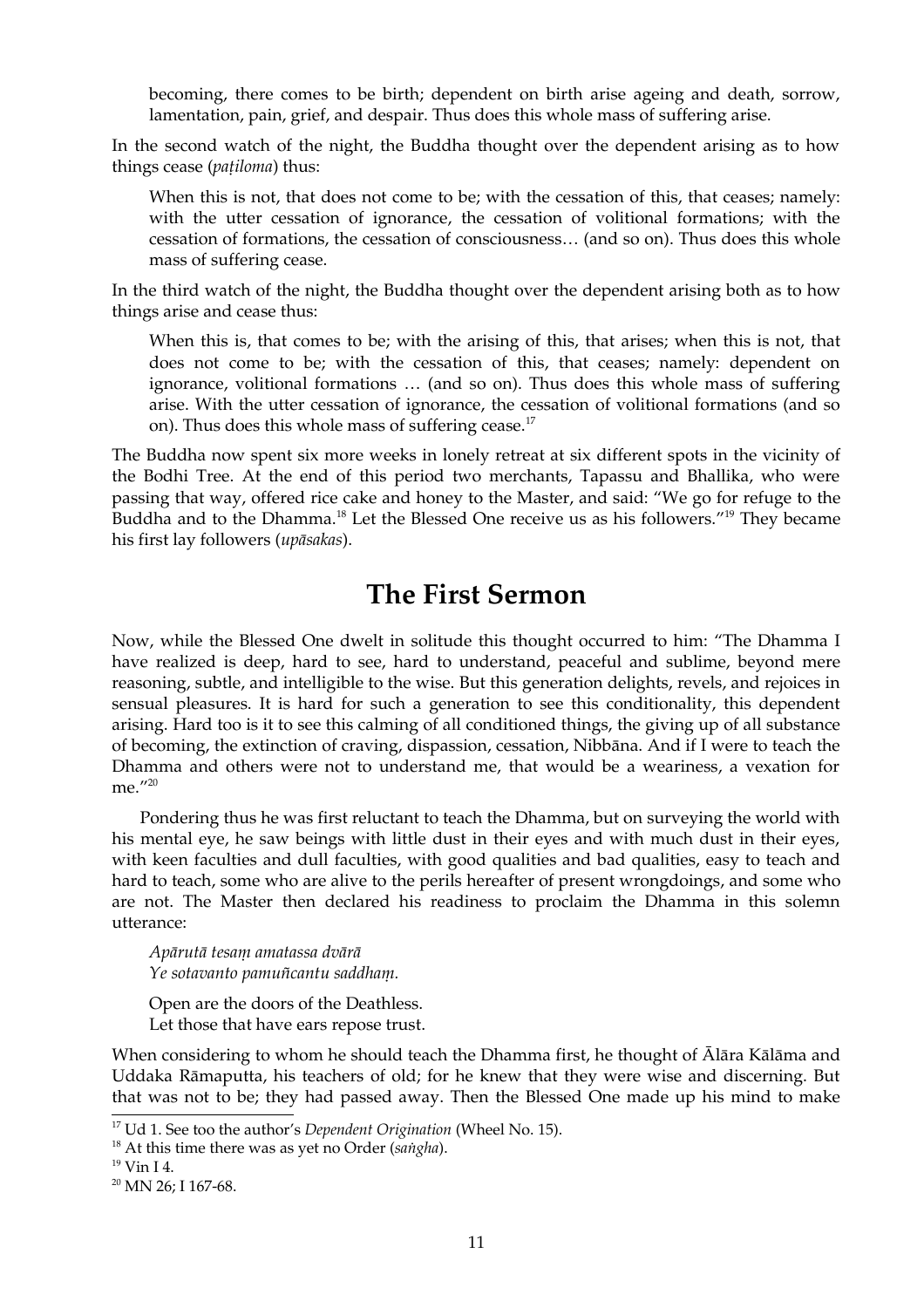known the truth to those five ascetics, his former friends, still steeped in the fruitless rigours of extreme asceticism. Knowing that they were living at Benares in the Deer Park at Isipatana, the Resort of Seers (modern Sárnáth), the Blessed One left Gayá for distant Benares, walking by stages some 150 miles. On the way not far from Gayá the Buddha was met by Upaka, an ascetic who, struck by the serene appearance of the Master, inquired: "Who is your teacher? Whose teaching do you profess?"

The Buddha replied: "I have no teacher, one like me does not exist in all the world, for I am the Peerless Teacher, the Arahat. I alone am Supremely Enlightened. Quenching all defilements, Nibbána's calm have I attained. I go to the city of Kási (Benares) to set in motion the Wheel of Dhamma. In a world where blindness reigns, I shall beat the Deathless Drum."

"Friend, you then claim you are a universal victor," said Upaka. The Buddha replied: "Those who have attained the cessation of defilements, they are, indeed, victors like me. All evil have I vanquished. Hence I am a victor."

Upaka shook his head, remarking sarcastically, "It may be so, friend," and took a bypath. The Buddha continued his journey, and in gradual stages reached the Deer Park at Isipatana. The five ascetics, seeing the Buddha from afar, discussed among themselves: "Friends, here comes the ascetic Gotama who gave up the struggle and turned to a life of abundance and luxury. Let us make no kind of salutation to him." But when the Buddha approached them, they were struck by his dignified presence and they failed in their resolve. One went to meet him and took his alms-bowl and robe, another prepared a seat, still another brought him water. The Buddha sat on the seat prepared for him, and the five ascetics then addressed him by name and greeted him as an equal, saying, "*ávuso*" (friend).

The Buddha said, "Address not the Tathágata (Perfect One) by the word '*ávuso*.' The Tathágata, monks, is a Consummate One (Arahat), a Supremely Enlightened One. Give ear, monks, the Deathless has been attained. I shall instruct you, I shall teach you the Dhamma; following my teaching you will know and realize for yourselves even in this lifetime that supreme goal of purity for the sake of which clansmen retire from home to follow the homeless life." Thereupon the five monks said: "Friend Gotama, even with the stern austerities, penances, and self-torture you practised, you failed to attain the superhuman vision and insight. Now that you are living a life of luxury and self-indulgence, and have given up the struggle, how could you have reached superhuman vision and insight?"

Then replied the Buddha: "The Tathágata has not ceased from effort and reverted to a life of luxury and abundance. The Tathágata is a Supremely Enlightened One. Give ear, monks, the Deathless has been attained. I shall instruct you. I shall teach you the Dhamma."

A second time the monks said the same thing to the Buddha who gave the same answer a second time. A third time they repeated the same question. In spite of the assurance given by the Master, they did not change their attitude. Then the Buddha spoke to them thus: "Confess, O monks, did I ever speak to you in this way before?" Touched by this appeal of the Blessed One, the five ascetics submitted and said: "No, indeed, Lord." Thus did the Supreme Sage, the Tamed One, tame the hearts of the five ascetics with patience and kindness, with wisdom and skill. Overcome and convinced by his utterances, the monks indicated their readiness to listen to him.

#### <span id="page-11-0"></span>**The Middle Path**

Now, on a full moon day of July, 589 years before Christ, in the evening, at the moment the sun was setting and the full moon simultaneously rising, in the shady Deer Park at Isipatana, the Buddha addressed them: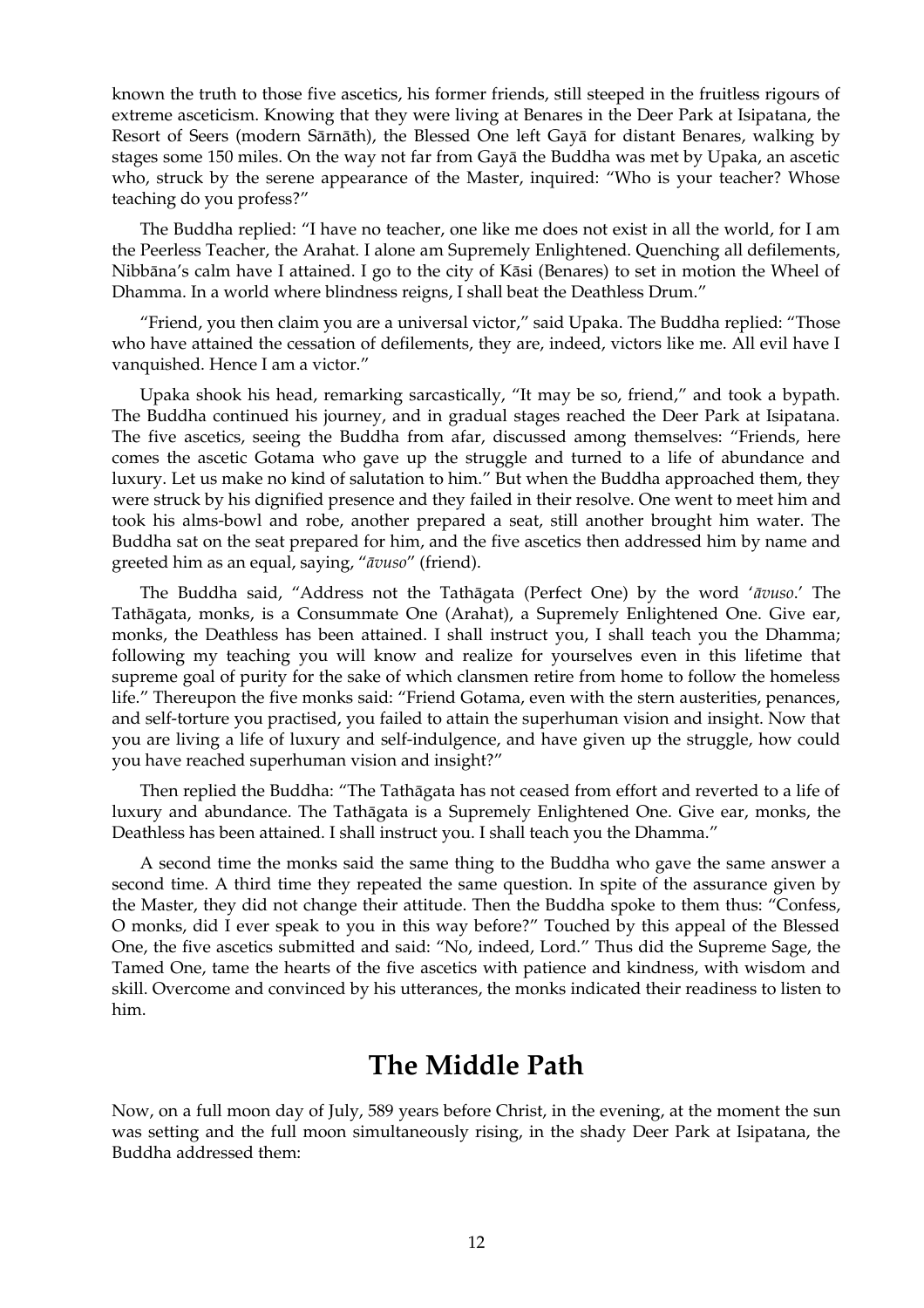Monks, these two extremes ought not to be cultivated by the recluse. What two? Sensual indulgence, which is low, vulgar, worldly, ignoble, and conducive to harm; and selfmortification, which is painful, ignoble, and conducive to harm. The middle path, monks, understood by the Tathágata, avoiding the extremes, gives vision and knowledge and leads to calm, realization, enlightenment, and Nibbána. And what, monks, is that middle path? It is this Noble Eightfold Path, namely: right understanding, right thought, right speech, right action, right livelihood, right effort, right mindfulness, right concentration.

Then the Buddha explained to them the Four Noble Truths: the noble truth of suffering, the noble truth of the arising of suffering, the noble truth of the cessation of suffering, and the noble truth of the way leading to the cessation of suffering.<sup>[21](#page-12-1)</sup>

Thus did the Supreme Buddha proclaim the truth and set in motion the Wheel of the Dhamma *(dhamma-cakka-pavattana)*. This first discourse, this message of the Deer Park, is the core of the Buddha's Teaching. As the footprint of every creature that walks the earth could be included in the elephant's footprint, which is pre-eminent for size, so does the doctrine of the Four Noble Truths embrace the entire teaching of the Buddha.

Explaining each of the Four Noble Truths, the Master said: "Such, monks, was the vision, the knowledge, the wisdom, the insight, the light that arose in me, that I gained about things not heard before. As long as, monks, my intuitive knowledge, my vision in regard to these Four Noble Truths was not absolutely clear to me, I did not claim that I had gained the incomparable Supreme Enlightenment. But when, monks, my intuitive knowledge, my vision, in regard to these Four Noble Truths was absolutely clear to me, then only did I claim that I had gained the incomparable Supreme Enlightenment. And there arose in me insight and vision: unshakeable is the deliverance of my mind *(akuppá me cetovimutti)*, this is my last birth, there is no more becoming (rebirth)."<sup>[22](#page-12-2)</sup> Thus spoke the Buddha, and the five monks, glad at heart, applauded the words of the Blessed One.

On December 2, 1930, at the royal dinner at the King's Palace, Sweden, when it was his turn to speak, Sir C. Venkata Raman, the Nobel Prize winning physicist, left aside science and, to the surprise of the renowned guests, delivered a most powerful address on the Buddha and India's past glories. "In the vicinity of Benares," said Sir Venkata Raman, "there exists a path which is for me the most sacred place in India. This path was one day travelled over by the Prince Siddhattha, after he had gotten rid of all his worldly possessions in order to go through the world and proclaim the annunciation of love."<sup>[23](#page-12-3)</sup>

#### <span id="page-12-0"></span>**The Simsapa Grove**

TtOnce the Blessed One was living at Kosambī (near Allahabad) in the Simsapa Grove. Then, gathering a few *siísapa* leaves in his hand, the Blessed One addressed the monks:

"What do you think, monks, which is greater in quantity, the handful of *simsapa* leaves gathered by me or what is in the forest overhead?"

"Not many, trifling, venerable sir, are the leaves in the handful gathered by the Blessed One; many are the leaves in the forest overhead."

"Even so, monks, many are those things I have fully realized, but not declared to you; few are the things I have declared to you. And why, monks, have I not declared them? They, monks, are not useful, are not essential to the life of purity, they do not lead to

<span id="page-12-1"></span><sup>21</sup> For a comprehensive explanation of these truths, see the author's *The Buddha's Ancient Path*; Bhikkhu Ñáóamoli, *Three Cardinal Discourses of the Buddha* (Wheel No. 17); Francis Story, *The Four Noble Truths* (Wheel No. 34/35); Nyanatiloka Thera, *The Word of the Buddha*. All published by BPS.

<span id="page-12-2"></span><sup>&</sup>lt;sup>22</sup> Dhammacakkappavattana Sutta, S V 420.

<span id="page-12-3"></span><sup>23</sup> *The Bosat* (Vol. 5, No.I, 1942), Vajirarama, Colombo, p 8.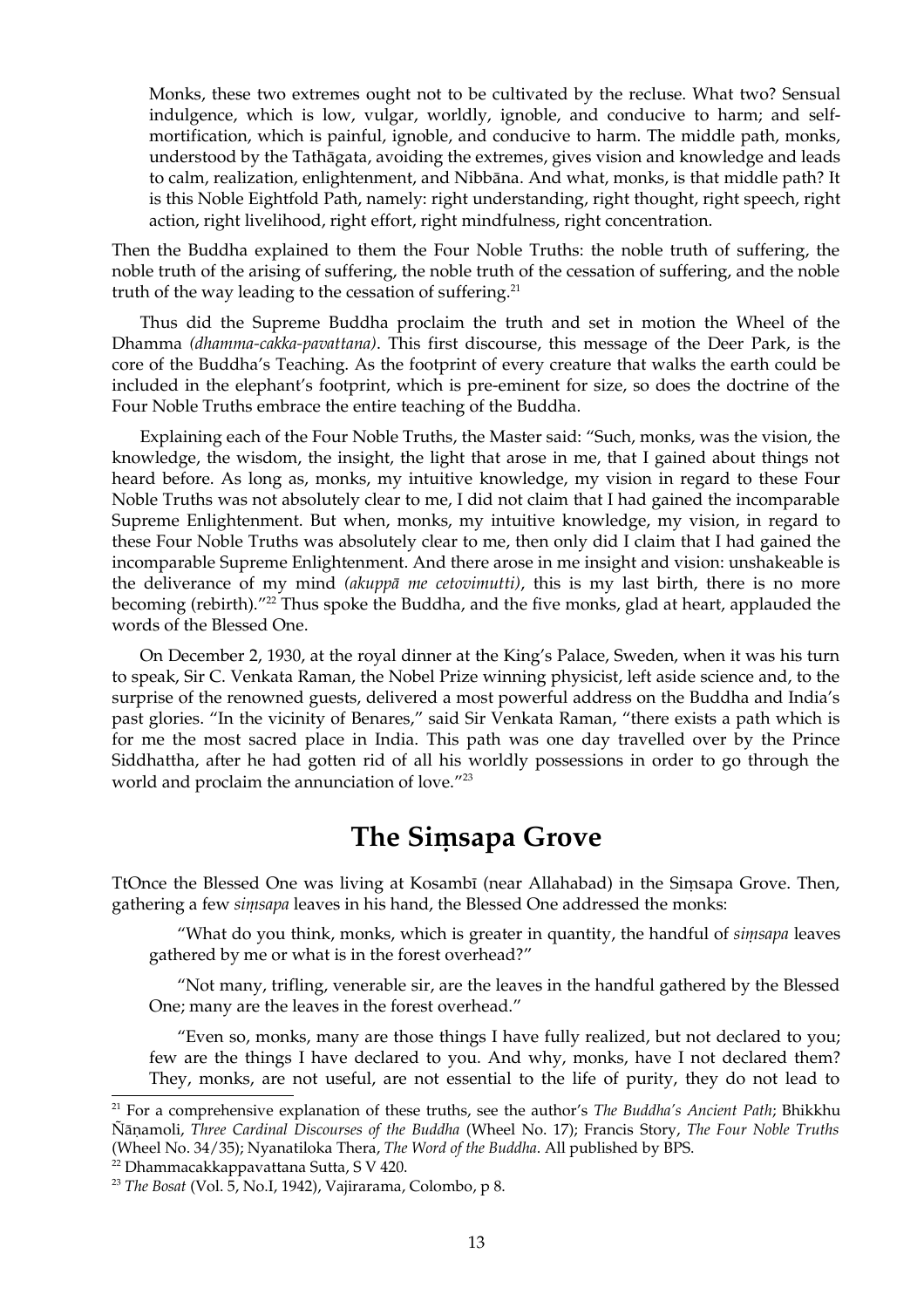disgust, to dispassion, to cessation, to tranquillity, to full understanding, to full enlightenment, to Nibbána. That is why, monks, they are not declared by me.

"And what is it, monks, that I have declared? This is suffering—this have I declared. This is the arising of suffering—this have I declared. This is the cessation of suffering—this have I declared. This is the path leading to the cessation of suffering—this have I declared.

And why, monks, have I declared these truths? "They are, indeed, useful, are essential to the life of purity, they lead to disgust, to dispassion, to cessation, to tranquillity, to full understanding, to enlightenment, to Nibbána. That is why, monks, they are declared by me. Therefore, monks, an effort should be made to realize: "This is suffering, this is the arising of suffering, this is the cessation of suffering, this is the way leading to the cessation of suffering.' "[24](#page-13-1)

The Buddha has emphatically said:

One thing do I make known: suffering, and the cessation of suffering."<sup>[25](#page-13-2)</sup> (Dukkham ceva *paññápemi, dukkhassa ca nirodhaí.*)

To understand this unequivocal saying is to understand Buddhism; for the entire teaching of the Buddha is nothing else than the application of this one principle. What can be called the discovery of a Buddha is just these Four Noble Truths. This is the typical teaching of the Buddhas of all ages.

#### <span id="page-13-0"></span>**The Peerless Physician**

The Buddha is also known as the peerless physician (*bhisakko*), the supreme surgeon (*sallakatto anuttaro*). He indeed, is an unrivalled healer.

The Buddha's method of exposition of the Four Noble Truths is comparable to that of a physician. As a physician, he first diagnosed the illness, next he discovered the cause for the arising of the illness, then he considered its removal, and lastly applied the remedy.

Suffering *(dukkha)* is the illness; craving *(tanha)* is the arising or the root cause of the illness (*samudaya*); through the removal of craving, the illness is removed, and that is the cure (*nirodhanibbána*); the Noble Eightfold Path (*magga*) is the remedy.

The Buddha's reply to a brahmin who wished to know why the Master is called a Buddha clearly indicates that it was for no other reason than a perfect knowledge of the Four Noble Truths. Here is the Buddha's reply:

I knew what should be known, What should be cultivated I have cultivated, What should be abandoned that have I let go. Hence, O brahmin, I am Buddha— The Awakened One.<sup>[26](#page-13-3)</sup>

With the proclamation of the Dhamma for the first time, with the setting in motion of the Wheel of the Dhamma, and with the conversion of the five ascetics, the Deer Park at Isipatana became the birthplace of the Buddha's Dispensation (*sásana*) and of his Community of Monks (*sangha*).<sup>[27](#page-13-4)</sup>

<span id="page-13-1"></span><sup>&</sup>lt;sup>24</sup> S V 437.

<span id="page-13-2"></span> $25$  MN 22; I,140.

<span id="page-13-3"></span><sup>&</sup>lt;sup>26</sup> S V 588; MN 92; Vin.I, 45; Thag. 828.

<span id="page-13-4"></span> $27$  In 273 B.C. Emperor Asoka came on pilgrimage to this holy spot and caused a series of monuments and a commemorative pillar with the lion capital to be erected. This capital with its four magnificent lions upholding the *dharmacakra*, "the Wheel of Dharma," now stands in the museum of Sarnath, Benares, and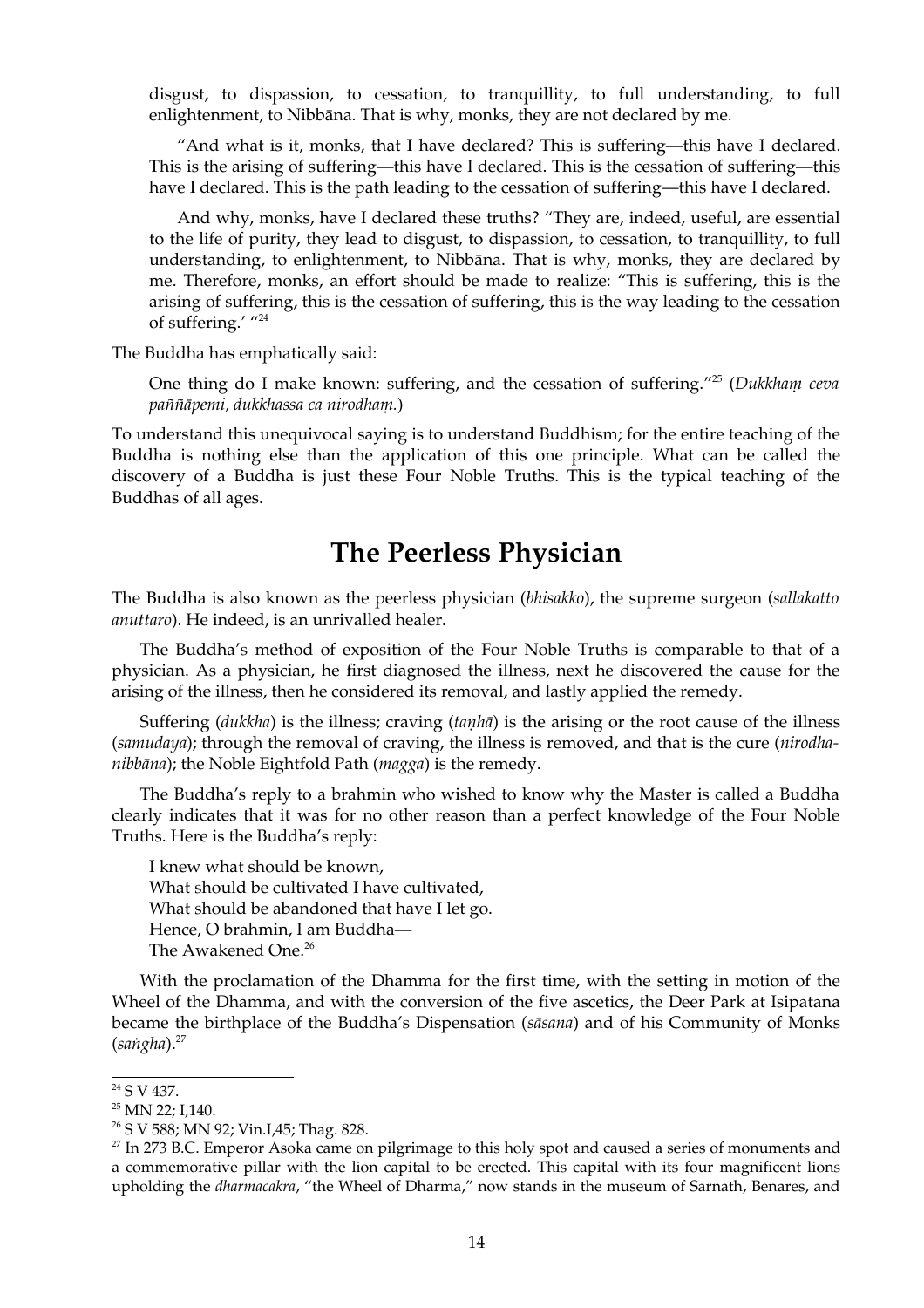# <span id="page-14-1"></span>**The Spread of the Dhamma**

Thereafter the Buddha spent the vassa<sup>[28](#page-14-2)</sup> at the Deer Park at Isipatana, sacred this day to over 600 million of the human race. During these three months of "rains" fifty others headed by Yasa, a young man of wealth, joined the Order. Now the Buddha had sixty disciples, all arahats who had realized the Dhamma and were fully competent to teach others. When the rainy season ended, the Master addressed his immediate disciples in these words:

"Released am I, monks, from all ties whether human or divine. You also are delivered from all fetters whether human or divine. Go now and wander for the welfare, and happiness of many, out of compassion for the world, for the gain, welfare, and happiness of gods and men. Let not two of you proceed in the same direction. Proclaim the Dhamma that is excellent in the beginning, excellent in the middle, and excellent in the end, possessed of meaning and the letter and utterly perfect. Proclaim the life of purity, the holy life consummate and pure. There are beings with little dust in their eyes who will be lost through not hearing the Dhamma, there are beings who will understand the Dhamma. I also shall go to Uruvelá, to Senánigama, to teach the Dhamma."[29](#page-14-3)

Thus did the Buddha commence his sublime mission, which lasted to the end of his life. With his disciples he walked the highways and byways of India enfolding all within the aura of his boundless compassion and wisdom. Though the Order of Monks began its career with sixty bhikkhus, it expanded soon into thousands, and, as a result of the increasing number of monks, many monasteries came into being. In later times monastic Indian universities like Nálandá, Vikramasilá, Jagaddalá, Vikramapuri, and Odantapuri, became cultural centres which gradually influenced the whole of Asia and through it the mental life of humankind.

After a successful ministry of forty-five years, the Buddha passed away at the age of eighty at the twin Sála Trees of the Mallas at Kusinárá (in modern Uttara Pradesh about 120 miles northeast of Benares).<sup>[30](#page-14-4)</sup>

# <span id="page-14-0"></span>**The Buddha's Ministry**

During his long ministry of forty-five years the Buddha walked widely throughout the northern districts of India. But during the rains retreat (*vassa*), he generally stayed in one place. Here follows a brief sketch of his retreats gathered from the texts:

1<sup>st</sup> year: Vārānasi. After the first proclamation of the Dhamma on the full moon day of July, the Buddha spent the first *vassa* at Isipatana, Váránasi.

The  $2<sup>nd</sup>$ ,  $3<sup>rd</sup>$ , and  $4<sup>th</sup>$  years: Rājagaha (in the Bamboo Grove, Veļuvana). It was during the third year that Sudatta, a householder of Sāvatthī known for his bounty as Anāthapiṇḍika, "the

is today the official crest of India. The *dharmacakra* festival is still held in Sri Lanka.

Jawaharlal Nehru writes: "At Sarnath near Benares, I would almost see the Buddha preaching his first sermon, and some of his recorded words would come like a distant echo to me through two thousand five hundred years. Asoka's pillars of stone with their inscriptions would speak to me in their magnificent language and tell me of a man who, though an emperor, was greater than any king or emperor." (*The Discovery of India*, p 44)

<span id="page-14-3"></span><span id="page-14-2"></span><sup>&</sup>lt;sup>28</sup> The "rains" is the three months of seclusion during the rainy season, i.e. from July to October in India. <sup>29</sup> Vin I 21.

<span id="page-14-4"></span><sup>30</sup> It is interesting to note that this greatest of Indian *rishis* (seers) was born under a tree in a park, attained enlightenment under the Bodhi Tree, set in motion the Wheel of Dhamma at the Deer Park under trees, and finally passed away under the twin sála trees. He spent most of his time in the open in forests and in the villages of India. The south branch of the Bodhi Tree was brought to Sri Lanka by the arhat nun Sanghamittā, daughter of Asoka the Great of India, in the third century B.C. The oldest recorded tree in the world, it still flourishes at Anuradhapura.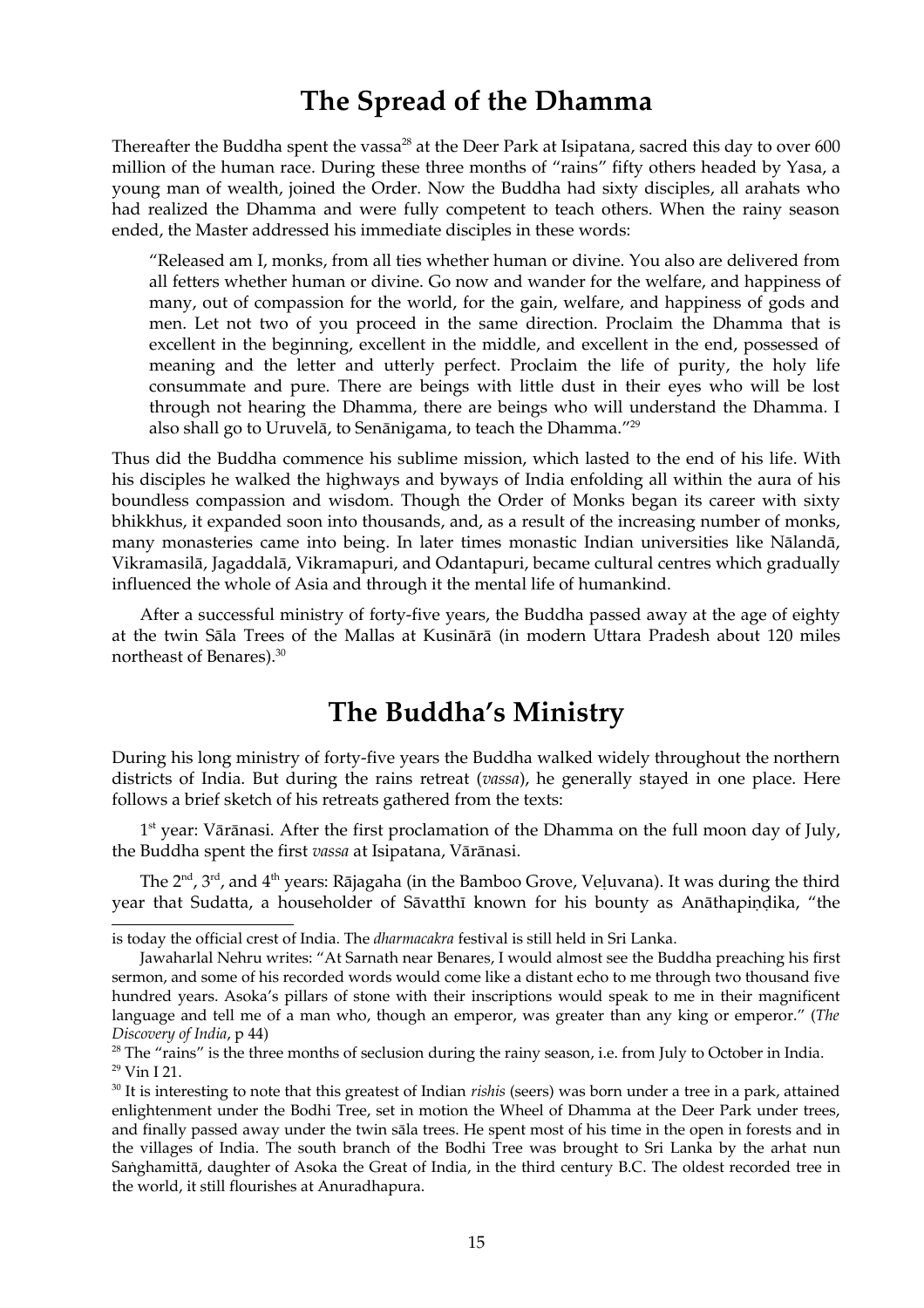feeder of the forlorn," having heard that a Buddha had come into being, went in search of him, listened to him, and having gained confidence (*saddhá*) in the Teacher, the Teaching, and the Taught (the Buddha, Dhamma, and Sangha), attained the first stage of sainthood (*sotápatti*). He was renowned as the chief supporter (*dāyaka*) of the Master. Anāthapiņdika had built the famous Jetavana monastery at Sávatthì, known today as Sahet-mahet, and offered it to the Buddha and his disciples. The ruins of this monastery are still to be seen.

5 th year: Vesáli. The Buddha kept retreat in the Pinnacled Hall (*kúþágárasálá*). It was at this time that King Suddhodana fell ill. The Master visited him and preached the Dhamma, hearing which the king attained perfect sanctity (*arahatta*), and after enjoying the bliss of emancipation for seven days, passed away. The Order of Nuns was also founded during this time.

<span id="page-15-0"></span>6<sup>th</sup> year: Maṅkula Hill. Here the Buddha performed the "Twin Wonder" ( yamaka pāṭihāriya). He did the same for the first time at Kapilavatthu to overcome the pride of the Sakyas, his relatives.

7<sup>th</sup> year: Tāvatimsa (the Heaven of the Thirty-three). Here the Buddha preached the Abhidhamma or the Higher Doctrine to the deities (*devas*) headed by his mother Mahámáyá, who had passed away seven days after the birth of Prince Siddhattha, and was reborn as a deva in the Tāvatimsa.

8<sup>th</sup> year: Bhesakalā Forest (near Suṃsumāragiri). It was here that Nakulapitā and his wife, a genial couple, came to see the Buddha, told him about their very happy married life, and expressed the wish that they might continue to live together both here and hereafter. These two were placed by the Buddha as chiefs of those that win confidence.

9 th year: Kosambì—at the Ghosita Monastery.

 $10<sup>th</sup>$  year: Pārileyyakka Forest. It was in the tenth year that, at Kosambi, a dispute arose between two parties of monks owing to a trivial offence committed by a monk. As they could not be reconciled, and as they did not pay heed to his exhortation, the Buddha retired to the forest. At the end of the *vassa*, their dispute settled, the monks came to Sávatthì and begged pardon of the Buddha.

11th year: Village of Ekanála (in the Magadha country). It was here that the Buddha met the brahmin farmer Kasìbháradvája who spoke to the Buddha somewhat discourteously. The Buddha, however, answered his questions with his characteristic sobriety. Bháradvája became an ardent follower of the Buddha. It was on this occasion that the very interesting discourse, Kasìbháradvája Sutta (Suttanipáta), was delivered. (Read *The Book of Protection* by this author (BPS).)

12<sup>th</sup> year: Verañja. The introduction of the Vinaya is attributed to the twelfth year. It was also during this retreat that the brahmin Verañja came to see the Buddha, asked a series of questions on Buddhist practices, and being satisfied with the answers, became a follower of the Blessed One. He invited the Master and the Sangha to spend the rainy season (*vassa*) at his village Verañja. At that time there was a famine. The Buddha and his disciples had to be satisfied with very coarse food supplied by horse merchants. As it was the custom of the Buddha to take leave of the inviter before setting out on his journeying, he saw the brahmin at the end of the *vassa*. The latter admitted that though he had invited the Buddha and his disciples to spend the retreat at Verañja, he had failed in his duties towards them during the entire season owing to his being taxed with household duties. However, the next day he offered food and gifts of robes to the Buddha and the Sangha.

13<sup>th</sup> year: Cāliya Rock (near the city of Cālika). During this time the elder Meghiya was his personal attendant. The elder being attracted by a beautiful mango grove near a river asked the Buddha for permission to go there for meditation. Though the Buddha asked him to wait till another monk came, he repeated the request. The Buddha granted him permission. The elder went, but to his great surprise he was oppressed by thoughts of sense pleasures, ill will, and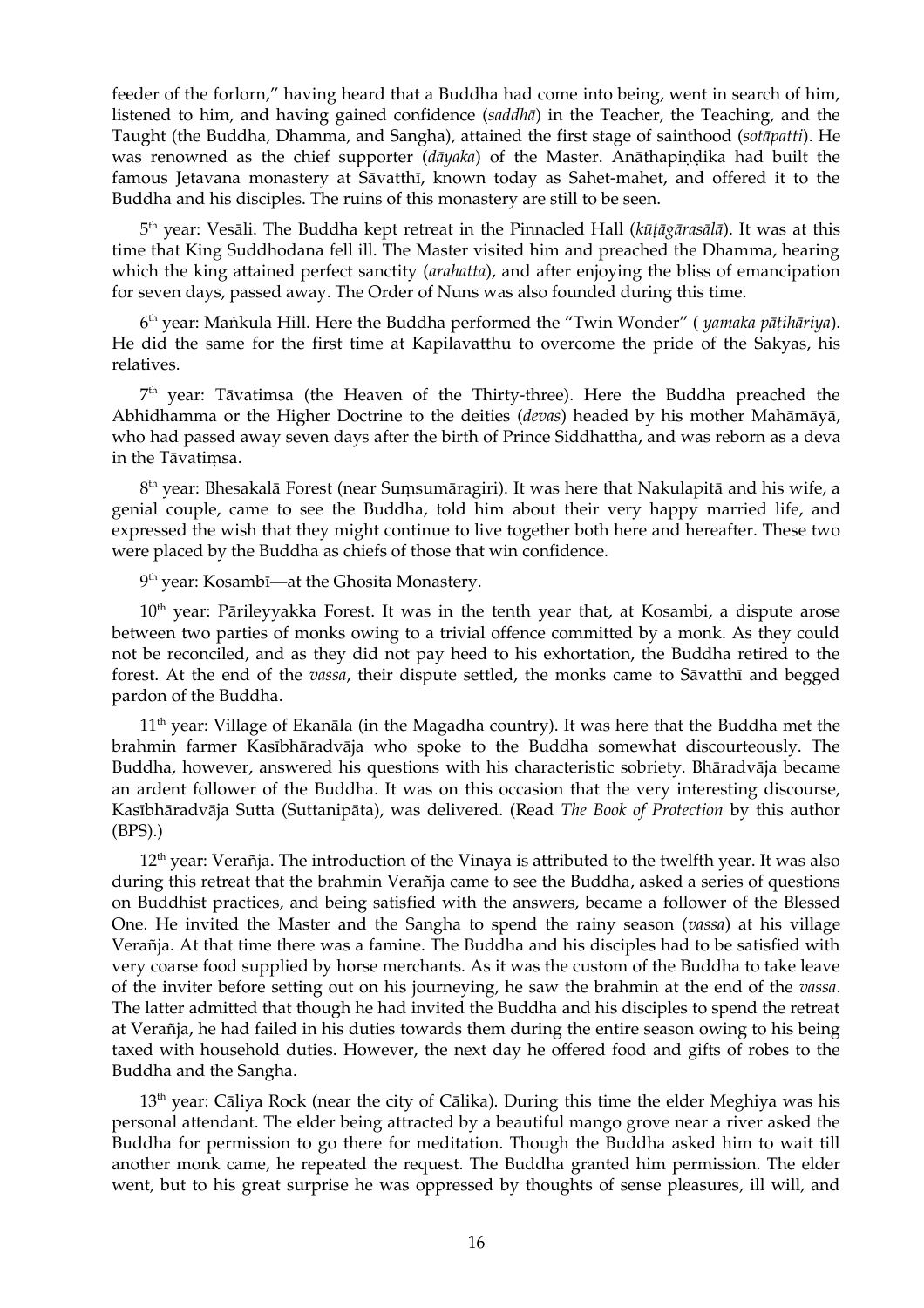harm, and returned disappointed. Thereupon the Buddha said: "Meghiya, for the deliverance of the mind of the immature, five things are conducive to their maturing: (1) a good friend; (2) virtuous behaviour guided by the essential precepts for training; (3) good counsel tending to dispassion, calm, cessation, enlightenment and Nibbána; (4) the effort to abandon evil thoughts, and (5) acquiring of wisdom that discerns the rise and fall of things."<sup>[31](#page-16-0)</sup>

14<sup>th</sup> year: Jetavana monastery, Sāvatthī. During this time the Venerable Rāhula, who was still a novice (sāmaņera), received higher ordination (upasampadā). According to the Vinaya, higher ordination is not conferred before the age of twenty; Ven. Ráhula had then reached that age.

15<sup>th</sup> year: Kapilavatthu (the birthplace of Prince Siddhattha). It was in this year that the death occurred of King Suppabuddha, the father of Yasodhará.

 $16<sup>th</sup>$  year: City of Āļavi: During this year Āļavaka, the demon who devoured human flesh, was tamed by the Buddha. He became a follower of the Buddha. For Alavaka's questions and the Master's answers read the Álavaka Sutta, in the Suttanipāta. (See *The Book of Protection*, p.81) by this author, publ. by BPS.)

 $17<sup>th</sup>$  year: Rājagaha, at Veļuvana Monastery. During this time a well-known courtesan, Sirimá, sister of Jìvaka, the physician, died. The Buddha attended the funeral, and asked the king to inform the people to buy the dead body—the body that attracted so many when she was alive. No one cared to have it even without paying a price. On that occasion, addressing the crowd, the Buddha said in verse:

Behold this painted image, a body full of wounds, heaped up (with bones), diseased, the object of thought of many, in which there is neither permanence nor stability.<sup>[32](#page-16-1)</sup>

18<sup>th</sup> year: Cāliya Rock. During this time a young weaver's daughter met the Buddha and listened to his discourse on mindfulness of death (maraņānussati). On another occasion she answered correctly all the four questions put to her by the Master, because she often pondered over the words of the Buddha. Her answers were philosophical, and the congregations who had not given a thought to the Buddha word, could not grasp the meaning of her answers. The Buddha, however, praised her and addressed them in verse thus:

Blind is this world; few here clearly see. Like a bird that escapes from the net, only a few go to a good state of existence.<sup>[33](#page-16-2)</sup>

She heard the Dhamma and attained the first stage of sanctity (*sotápatti*). But unfortunately she died an untimely death. (For a detailed account of this interesting story, and the questions and

The unsteady fickle mind Hard to guard and hard to control, The wise man straightens Even as a fletcher an arrow.

Like a fish jerked out of its watery abode And cast on land, this mind quakes; (Therefore) the realm of Mára Should be abandoned.

#### <span id="page-16-1"></span><sup>32</sup> Dhp 147

<span id="page-16-0"></span><sup>31</sup> The whole of this discourse is at A IV 354, Ud 34–37, and in brief at *Dhammapada Commentary*, I,287. In the elder's verse (66) in *Theragáthá*, it is said that Venerable Meghiya was of a Sakyan Rájá's family The Dhammapada verses (33, 34) are as follows:

<span id="page-16-2"></span><sup>&</sup>lt;sup>33</sup> Dhp 174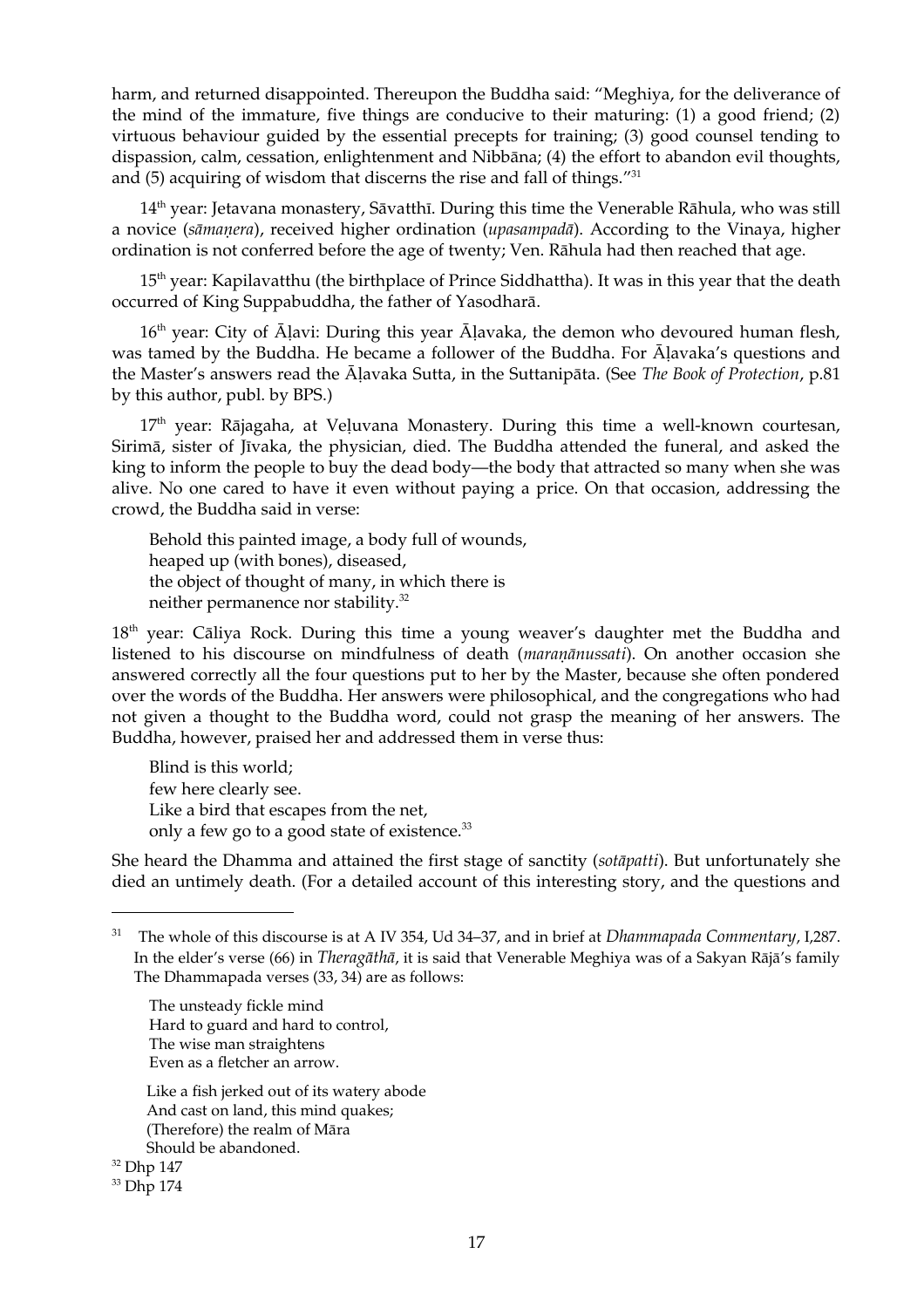answers, see the *Commentary on the Dhammapada*, Vol. III, p.170, or Burlingame, *Buddhist Legends*, Part 3, p.14.)

19<sup>th</sup> year: Cāliya Rock.

20<sup>th</sup> year: Rājagaha, at Veļuvana Monastery.

From the 21st year till the 43rd year: Sávatthì. Of these twenty-four *vassas*, eighteen were spent at Jetavana Monastery, the rest at Pubbārāma. Anāthapiņḍika and Visākhā were the chief supporters.

44<sup>th</sup> year: Beluva (a small village, probably situated near Vesali), where the Buddha suppressed, by force of will, a grave illness.

In the 45<sup>th</sup> year of his Enlightenment, the Buddha passed away at Kusinārā in the month of May (*vesákha*) before the commencement of the rains.

During the first twenty years of the Buddha's life, the bhikkhus Nágasamála, Nágita, Upavána, Sunakkhatta, Ságata, Rádha, and Meghiya, and the novice (*sámaóera*) Cunda attended upon him, though not regularly. However, after the twentieth year, the Buddha wished to have a regular attendant. Thereon all the great eighty arahats, like Sáriputta and Moggallána, expressed their willingness to attend upon their Master. But this did not meet with his approval. Perhaps the Buddha thought that these arahats could be of greater service to humanity

Then the elders requested Ánanda Thera, who had kept silent all this while, to beg of the Master to be his attendant. Ánanda Thera's answer is interesting. He said, "If the Master is willing to have me as his attendant, he will speak." Then the Buddha said: "Ánanda, let not others persuade you. You on your own may attend upon me."

#### <span id="page-17-0"></span>**Buddhahood and Arahatship**

Perfect Enlightenment, the discovery and realization of the Four Noble Truths (Buddhahood), is not the prerogative of a single being chosen by divine providence, nor is it a unique and unrepeatable event in human history. It is an achievement open to anyone who earnestly strives for perfect purity and wisdom, and with inflexible will cultivates the *páramì*, the perfections which are the requisites of Buddhahood, and the Noble Eightfold Path. There have been Buddhas in the dim past and there will be Buddhas in the future when necessity arises and conditions are favourable. But we need not think of that distant future; now, in our present days, the "doors to the Deathless" are still wide open. Those who enter through them, reaching perfect sanctity or arahatship, the final liberation from suffering (Nibbána), have been solemnly declared by the Buddha to be his equals as far as the emancipation from defilements and ultimate deliverance is concerned:

Victors like me are they, indeed, They who have won defilements' end.<sup>[34](#page-17-1)</sup>

The Buddha, however, also made clear to his disciples the difference between a Fully Enlightened One and the arahats, $35$  the accomplished saints:

The Tathágata, O disciples, while being an arahat, is Fully Enlightened. It is he who proclaims a path not proclaimed before; he is the knower of a path, who understands a path, who is skilled in a path. And now his disciples are wayfarers who follow in his footsteps. That, disciples, is the distinction, the specific feature which distinguishes the

<span id="page-17-1"></span><sup>34</sup> Ariyapariyesana Sutta, MN 26/M I 264.

<span id="page-17-2"></span><sup>&</sup>lt;sup>35</sup> The word is applied only to those who have fully destroyed the taints. In this sense the Buddha was the first arahat in the world, as he himself revealed to Upaka.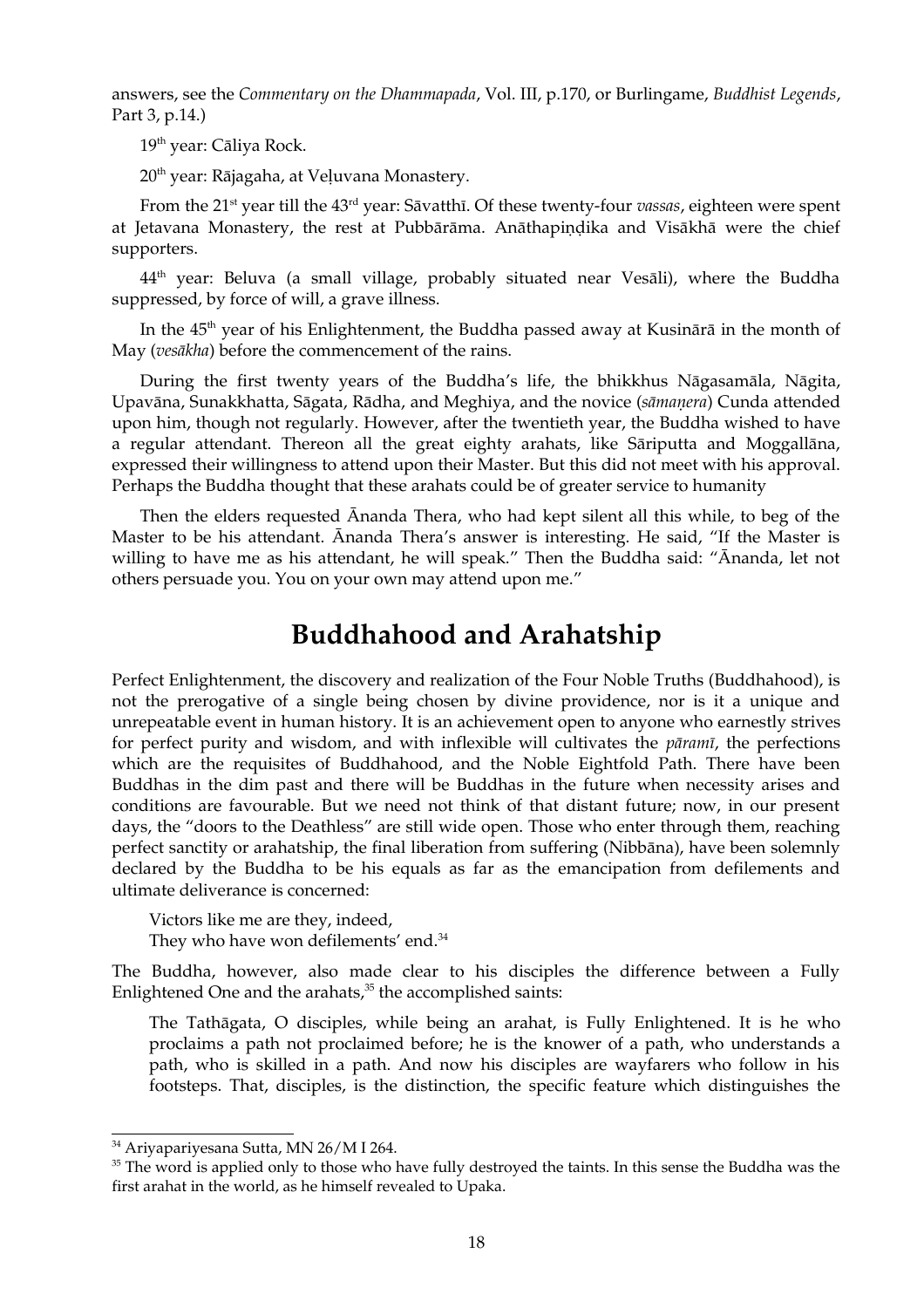Tathágata, who being an arahat, is Fully Enlightened, from the disciple who is freed by insight.<sup>[36](#page-18-1)</sup>

#### <span id="page-18-0"></span>**Salient Features of the Dhamma**

There are no dark corners of ignorance, no cobwebs of mystery, no smoky chambers of secrecy; there are no "secret doctrines," no hidden dogmas in the teaching of the Buddha, which is open as daylight and as clear as crystal. "The doctrine and discipline proclaimed by the Buddha shine when open and not when covered, even as the sun and moon shine when open and not when covered" (A I 283).

The Master disapproved of those who professed to have "secret doctrines," saying, "Secrecy is the hallmark of false doctrines." Addressing the disciple Ánanda, the Master said: "I have taught the Dhamma, Ánanda, without making any distinction between exoteric and esoteric doctrine; for in respect of the truths, Ánanda, the Tathágata has no such thing as the closed fist of a teacher who hides some essential knowledge from the pupil."[37](#page-18-2)

A Buddha is an extreme rarity, but is no freak in human history. He would not preserve his supreme knowledge for himself alone. Such an idea would be completely ridiculous and abhorrent from the Buddhist point of view, and to the Buddha such a wish is utterly inconceivable. Driven by universal love and compassion, the Buddha expounded his teaching without keeping back anything that was essential for man's deliverance from the shackles of saṃsāra, repeated wandering.

The Buddha's teaching from beginning to end is open to all those who have eyes to see and a mind to understand. Buddhism was never forced upon anyone at the point of the gun or the bayonet. Conversion by compulsion was unknown among Buddhists and repugnant to the Buddha.

Of the Buddha's creed of compassion, H. Fielding Hall writes in *The Soul of a People*: "There can never be a war of Buddhism. No ravished country has ever borne witness to the prowess of the followers of the Buddha; no murdered men have poured out their blood on their hearthstones, killed in his name; no ruined women have cursed his name to high heaven. He and his faith are clean of the stain of blood. He was the preacher of the Great Peace, of love of charity, of compassion, and so clear is his teaching that it can never be misunderstood."

When communicating the Dhamma to his disciples, the Master made no distinctions whatsoever among them; for there were no specially chosen favourite disciples. Among his disciples, all those who were arahats, who were passion-free and had shed the fetters binding to renewed existence, had equally perfected themselves in purity. But there were some outstanding ones who were skilled in different branches of knowledge and practice, and because of their mental endowments, they gained positions of distinction; but special favours were never granted to anyone by the Master. Upáli, for instance, who came from a barber's family, was made the chief in matters of discipline (*vinaya*) in preference to many arahats who belonged to the class of the nobles and warriors (*khattiya*). Sáriputta and Moggallána, brahmins by birth, because of their longstanding aspirations in former lives, became the chief disciples of the Buddha. The former excelled in wisdom (*paññá*) and the latter in supernormal powers (*iddhi*).

The Buddha never wished to extract from his disciples blind and submissive faith in him or his teachings. He always insisted on discriminative examination and intelligent inquiry. In no uncertain terms he urged critical investigation when he addressed the inquiring Kálámas in a discourse that has been rightly called the first charter of free thought:

<span id="page-18-1"></span> $^{36}$  S III 66.

<span id="page-18-2"></span><sup>37</sup> Mahá Parinibbána Sutta, DN 16/D II 100.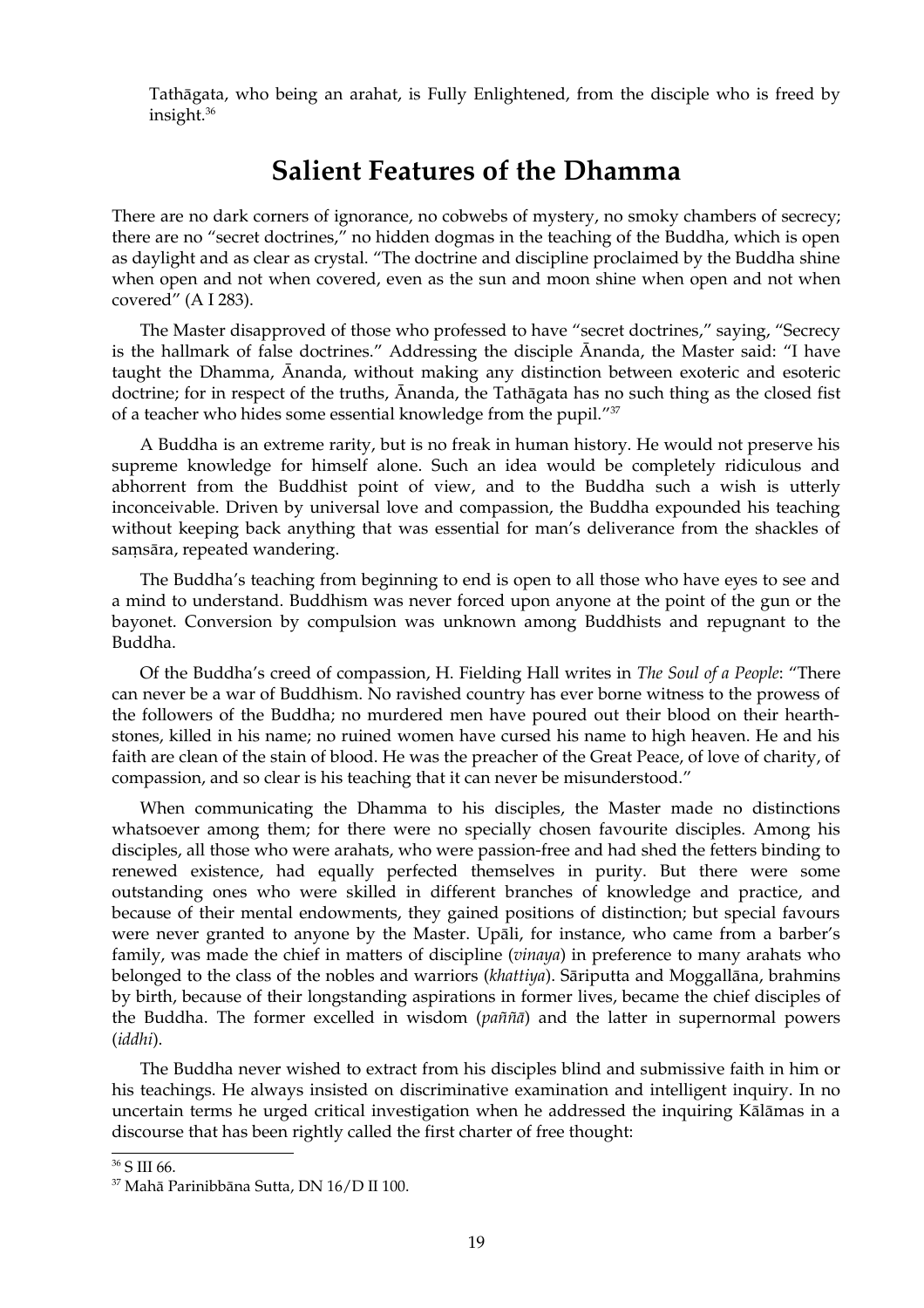"Come, Kálámas. Do not go by oral tradition, by lineage of teaching, by hearsay, by a collection of scriptures, by logical reasoning, by inferential reasoning, by reflection on reasons, by the acceptance of a view after pondering it, by the seeming competence of a speaker, or because you think, 'The ascetic is our teacher.' But when you know for yourselves, 'These things are unwholesome, these things are blamable; these things are censured by the wise; these things, if undertaken and practised, lead to harm and suffering,' then you should abandon them. And when you know for yourselves, 'These things are wholesome, these things are blameless; these things are praised by the wise; these things, if undertaken and practised, lead to welfare and happiness,' then you should engage in them."

To take anything on trust is not in the spirit of Buddhism, so we find this dialogue between the Master and the disciples: "If now, knowing this and preserving this, would you say: 'We honour our Master and through respect for him we respect what he teaches'?"—"No, Lord." —"That which you affirm, O disciples, is it not only that which you yourselves have recognized, seen, and grasped?" – "Yes, Lord."<sup>[38](#page-19-1)</sup>

The Buddha faced facts and refused to acknowledge or yield to anything that did not accord with truth. He does not want us to recognize anything indiscriminately and without reason. He wants us to comprehend things as they really are, to put forth the necessary effort and work out our own deliverance with mindfulness.

You should make the effort The Tathāgatas point out the way. $39$ 

Bestir yourselves, rise up, And yield your hearts unto the Buddha's teaching. Shake off the armies of the king of death, As does the elephant a reed-thatched shed.<sup>[40](#page-19-3)</sup>

The Buddha, for the first time in the world's history taught that deliverance should be sought independent of a saviour, be he human or divine.

The idea that another raises a man from lower to higher levels of life, and ultimately rescues him, tends to make man indolent and weak, supine and foolish. This kind of belief degrades a man and smothers every spark of dignity from his moral being.

The Enlightened One exhorts his followers to acquire self-reliance. Others may lend us a helping hand indirectly, but deliverance from suffering must be wrought out and fashioned by each one for himself upon the anvil of his own actions.

# <span id="page-19-0"></span>**True Purification**

In the understanding of things, neither belief nor fear plays any role in Buddhist thought. The truth of the Dhamma can be grasped only through insight, never through blind faith, or through fear of some known or unknown being.

Not only did the Buddha discourage blind belief and fear of an omnipotent God as unsuitable approaches for understanding the truth, but he also denounced adherence to unprofitable rites and rituals, because the mere abandoning of outward things, such as fasting, bathing in rivers, animal sacrifice, and similar acts, does not tend to purify a man or make a man holy and noble.

<span id="page-19-1"></span><sup>&</sup>lt;sup>38</sup> MN 38/M I 264.

<span id="page-19-2"></span><sup>39</sup> Dhp 276.

<span id="page-19-3"></span> $40$  S I 156.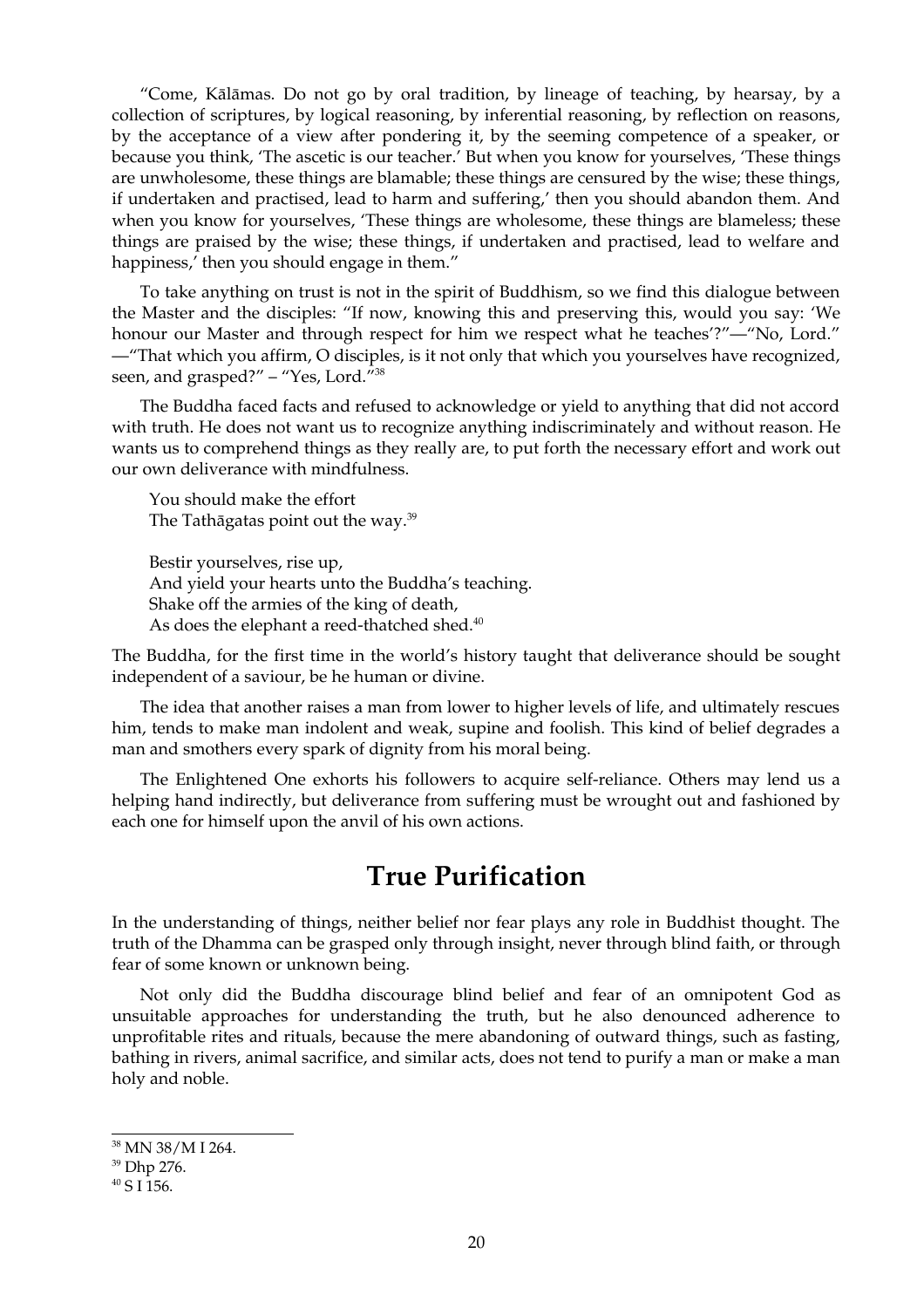We find this dialogue between the Buddha and the brahmin Sundarika Bháradvája: Once the Buddha, addressing the monks, explained in detail how a seeker after deliverance should train himself, and further added that a person whose mind is free from taints, whose life of purity is perfected, and the task done, could be called one who bathes inwardly.

Then Bháradvája, seated near the Buddha, heard these words and asked him:

"Does the Venerable Gotama go to bathe in the river Báhuka?" "Brahmin, what good is the river Báhuka? What can the river Báhuka do?"

"Indeed, Venerable Gotama, the river Báhuka is believed by many to be holy. Many people have their evil deeds (*pápa*) washed away in the river Báhuka."

Then the Buddha made him understand that bathing in rivers would not cleanse a man of his dirt of evil, and instructed him thus:

"Bathe just here (in this Doctrine and Discipline, *Dhamma-vinaya*), brahmin, give security to all beings. If you do not speak falsehood, or kill or steal, if you are confident, and are not mean, what does it avail you to go to Gayá (the name of a river in India during the time of the Buddha)? Your well at home is also a Gayá."[41](#page-20-1)

## <span id="page-20-0"></span>**Caste Problem**

Caste, which was a matter of vital importance to the brahmins of India, was one of utter indifference to the Buddha, who strongly condemned the debasing caste system. In his Order of Monks all castes unite as do the rivers in the sea. They lose their former names, castes, and clans, and become known as members of one community—the Sangha.

Speaking of the equal recognition of all members of the Sangha the Buddha says:

Just as, O monks, the great rivers Gaògá, Yamuná, Aciravatì, Sarabhú, and Mahì, on reaching the ocean, lose their earlier name and identity and come to be reckoned as the great ocean, similarly, O monks, people of the four castes (*vanna*)... who leave the household and become homeless recluses under the Doctrine and Discipline declared by the Tathágata, lose their previous names and identities and are reckoned as recluses who are sons of Sákya. (Udána 55)

The Buddhist position regarding racism and racial discrimination made explicit at such an early age is one reflected in the moral and scientific standpoint adopted by UNESCO in the present century (*Declaration on Race and Racial Prejudice*, UNESCO 1978).<sup>[42](#page-20-2)</sup>

To Sundarika Bháradvája, the brahmin who inquired about his lineage, the Buddha answered:

No Brahmin I, no prince, No farmer, or aught else. All worldly ranks I know, But knowing go my way as simply nobody: Homeless, in pilgrim garb, With shaven crown, I go my way alone, serene. To ask my birth is vain.<sup>[43](#page-20-3)</sup>

<span id="page-20-1"></span><sup>41</sup> Vatthúpama Sutta, MN 7. See Nyanaponika Thera, *The Simile of the Cloth* (Wheel No. 61/62).

<span id="page-20-2"></span><sup>42</sup> P.D. Premasiri, "The Buddhist Concept of A Just Social and Political Order," *Young Buddhist*, Singapore.

<span id="page-20-3"></span><sup>43</sup> Sn 455, 456; Chalmer's translation (Harvard Oriental Series).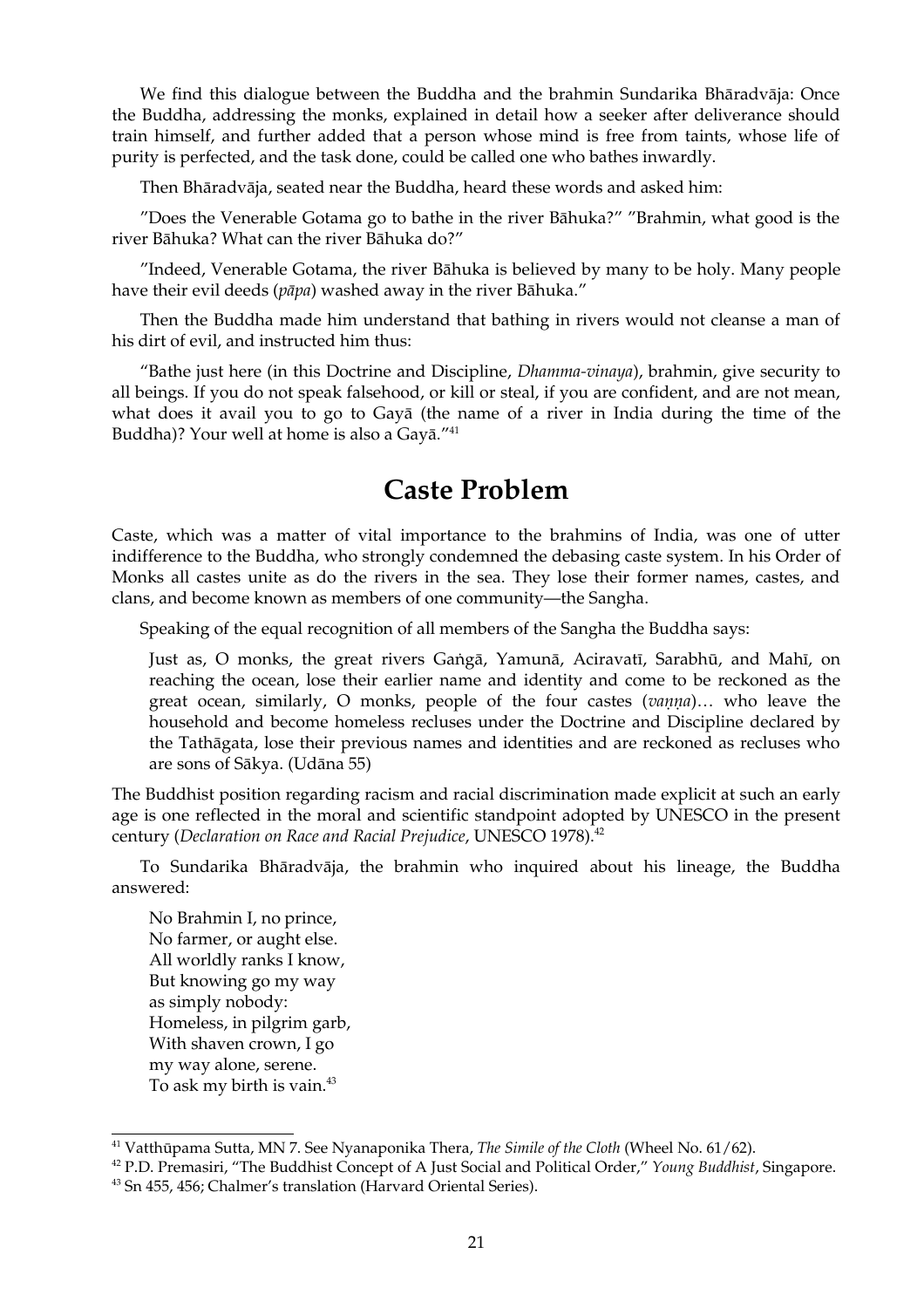On one occasion a caste-ridden brahmin insulted the Buddha saying. "Stop, you shaveling! Stop, you outcast!"

The Master, without any feeling of indignation, gently replied:

Birth makes not a man an outcast, Birth makes not a man a brahmin; Action makes a man an outcast, Action makes a man a brahmin. (Suttanipáta, 142)

He then delivered a whole sermon, the Vasala Sutta, explaining to the brahmin in detail the characteristics of one who is really an outcast (*vasala*). Convinced, the haughty brahmin took refuge in the Buddha. (See *The Book of Protection*, p.91.)

The Buddha freely admitted into the Order people from all castes and classes when he knew that they were fit to live the holy life, and some of them later distinguished themselves in the Order. The Buddha was the only contemporary teacher who endeavoured to blend in mutual tolerance and concord those who hitherto had been rent asunder by differences of caste and class.

Upáli, who was the chief authority on the Vinaya—the disciplinary rules of the Order—was a barber, regarded as one of the basest occupations of the lower classes. Sunìta, who later won arahatship, was a scavenger, another base occupation. In the Order of Nuns were Punna and Punnikā, both slave girls. According to Mrs. C.A.F. Rhys Davids, 8.5% of the number of those nuns who were able to realize the fruits of their training were drawn from the despised castes, which were mostly illiterate.<sup>[44](#page-21-1)</sup>

# <span id="page-21-0"></span>**Chief Disciples**

Rájagaha, the capital of the kingdom of Magadha, was one of the first places visited by the Buddha soon after his enlightenment. As a wandering ascetic in the early days of his renunciation, he had promised King Seniya Bimbisára that he would visit Rájagaha when he achieved the object of his search. King Bimbisára was overjoyed at the sight of the Buddha, and having listened to his teaching, became a lay follower. His devotion to the Buddha became so ardent that within a few days he offered him his pleasure park, Veluvana, for residence.

Rájagaha during that time was a centre of great learning where many schools of philosophy flourished. One such school of thought had as its head Sañjaya; and among his retinue of two hundred and fifty followers were Upatissa and Kolita, who were later to become Sáriputta and Mahá Moggallána, the two chief disciples of the Buddha.

One day when Upatissa was walking through the streets of Rájagaha, he was greatly struck by the serene countenance and the quiet, dignified deportment of one of the first disciples of the Buddha, the arahat Assaji, who was on his alms round.

All the strenuous endeavours to achieve perfection that Upatissa had made through many a birth were now on the verge of being rewarded. Without going back to his teacher, he followed the arahat Assaji to his resting place, eager to know whom he followed and what teaching he had accepted.

"Friend," said Upatissa, "serene is your countenance, clear and radiant is your glance. Who persuaded you to renounce the world? Who is your teacher? What Dhamma (teaching) do you follow?" The Venerable Assaji, rather reluctant to speak much, humbly said: "I cannot expound the Doctrine and Discipline at length, but I can tell you the meaning briefly." Upatissa's reply is interesting: "Well, friend, tell little or much; what I want is just the meaning. Why speak many

<span id="page-21-1"></span><sup>&</sup>lt;sup>44</sup> See G.P Malalasekera and K.N. Jayatilleke, *Buddhism and the Race Question* (Wheel 200/201).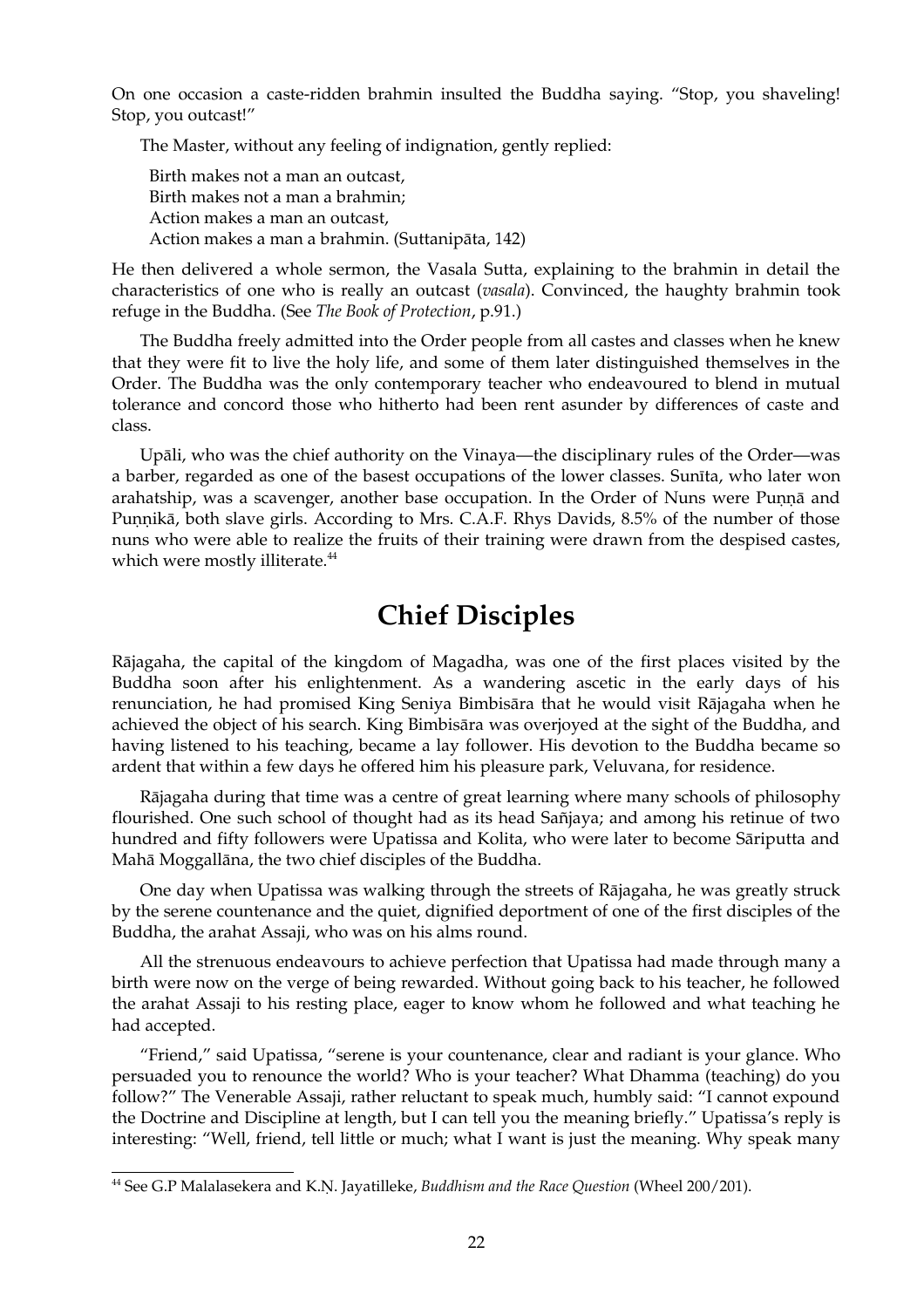words?" Then the arahat Assaji uttered a single verse which embraces the Buddha's entire doctrine of causality:

*Ye dhammá hetuppabhavá Tesaí hetuí tathágato áha* Tesam ca yo nirodho Evamvādi mahā samano.

Whatever from a cause proceeds, thereof The Tathágata has explained the cause, Its cessation too he has explained. This is the teaching of the Supreme Sage. (Vinaya Mahávagga)

Upatissa instantly grasped the meaning and attained the first stage of realization, comprehending:

"whatever is of the nature of arising, all that is of the nature of ceasing"

(yam kiñci samudayadhammam sabbam tam nirodhadhammam).

With a heart full of joy, he quickly went back to his friend Kolita and told him of his meeting with the arahat and of the teaching he had received. Kolita, too, like Upatissa, instantly gained the first stage of realization, having heard the Dhamma from his friend. Thereon both of them approached Sañjaya and asked him to follow the Buddha. But afraid of losing his reputation as a religious teacher, he refused to do so. Upatissa and Kolita then left Sañjaya—much against his protestations—for the Veluvana monastery and expressed their wish to become followers of the Buddha. The Buddha gladly welcomed them saying, "Come, monks, well proclaimed is the Dhamma. Live the holy life for the complete ending of suffering." He admitted them into the Order. They attained deliverance and became the two chief disciples.

Another great one who joined the Order during the Buddha's stay at Veluvana was the brahmin sage Mahá Kassapa, who had renounced great wealth to find the way to deliverance. It was the Venerable Mahá Kassapa, three months after the Buddha's passing away (*parinibbána*), who called up the convocation of arahats (the First Council), at the Sattapanni Cave near Rájagaha under the patronage of King Ajátasattu, to collect and codify the Dhamma and Vinaya.

#### **The Order of Nuns**

In the early days of the Order, only men were admitted to the Sangha since the Buddha was reluctant to admit women. But there were many devout women among the lay followers who had a keen desire for a life of renunciation as nuns. Urged by their keenness, Pajápatì Gotamì, the foster-mother of the Buddha, in the company of many ladies of rank, approached the Buddha, beseeching him to grant them ordination. But the Buddha still hesitated to accept them.

Seeing their discomfiture, and urged by their zeal, the Venerable Ánanda took up their cause and pleaded with the Buddha on their behalf. The Buddha finally yielded to this appeal, placing, however, eight cardinal rules on the ordination of women. Thus was established, in the fifth year after his enlightenment, the Order of Nuns, the Bhikkhunì Sásana, for the first time in history; for never before this had there been an Order where woman could lead a celibate life of renunciation.

Women from all walks of life joined the Order. Foremost in the Order stood the Therìs Khemā and Uppalavaņņā. The lives of quite a number of these noble nuns, their strenuous endeavours to win the goal of freedom, and their paeans of joy at deliverance of mind, are graphically described in the *Therìgáthá*, *The Psalms of the Sisters*. [45](#page-22-0)

<span id="page-22-0"></span><sup>45</sup> *Psalms of the Early Buddhists*—*The Sisters*, trans. by C.A.F. Rhys Davids (PTS Translation Series).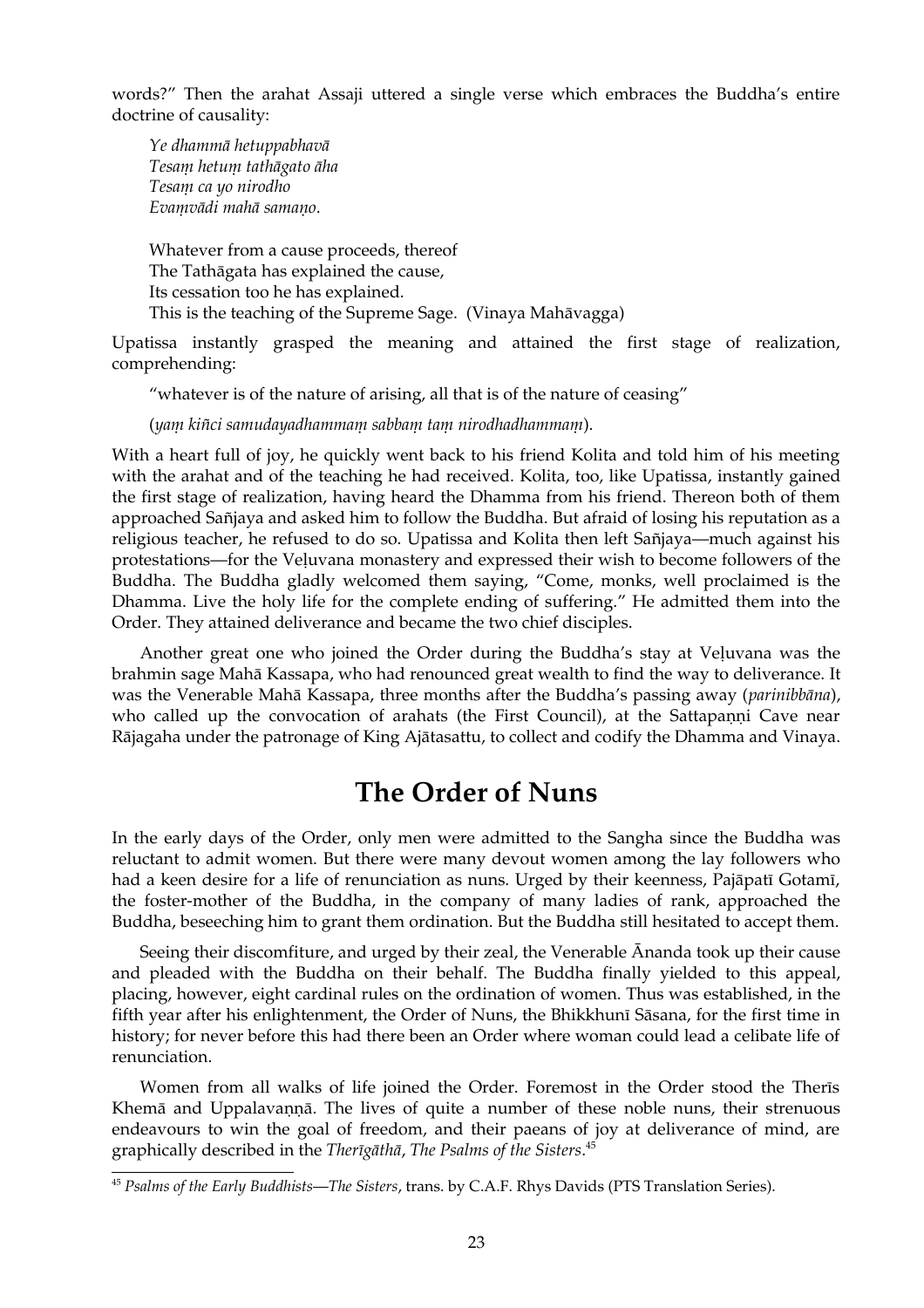# <span id="page-23-0"></span>**At Kapilavatthu**

While at Rájagaha, the Blessed One heard that his father wished to see him, and he set out for Kapilavatthu. He did not, however, go straight to the palace, but, according to custom, stopped in a grove outside the town. The next day the Buddha, with his bowl, went for his alms from house to house in the streets of Kapilavatthu. King Suddhodana, startled at the news, rushed to the Buddha and said; "Why, Master, why do you put us to shame? Why do you go begging for your food? Not one of our race has ever done so." Replied the Buddha: "You and your family may claim descent from kings; my descent is from the Buddhas of old; and they, begging their food, always lived on alms." Then explaining the Dhamma the Master said, "Be alert, be mindful, lead a righteous life. The righteous live happily both in this world and the next." And so the king became established in the Path, he realized the Dhamma.

The Buddha was then conducted into the palace where all came to pay their respects to him, but not Princess Yasodhará. The Buddha went to her, and the princess, knowing the impassable gulf between them, fell on the ground at his feet and saluted him. Then relating the Candakinnara Jātaka, a story of his previous birth,<sup>[46](#page-23-1)</sup> revealing how great her virtue had been in that former life, he made her an adherent to the Doctrine. Later when the Buddha was induced to establish an Order for women, Yasodhará became one of the first nuns and attained arahatship, highest sanctity.

When the Buddha was in the palace, Princess Yasodhará arrayed her son Ráhula in all his best attire and sent him to the Blessed One, saying, "That is your father, Ráhula, go and ask for your inheritance."

Prince Ráhula went to the Buddha, stood before him, and said, "Pleasant indeed, is your shadow, sage."

And when the Blessed One had finished his meal and left the palace, Prince Ráhula followed him saying, "Give me my inheritance, sage; give me my inheritance." At that the Blessed One spoke to the Venerable Sáriputta: "Well then, Sáriputta, take him into the Order."

Then the Venerable Sāriputta gave Prince Rāhula the ordination.<sup>[47](#page-23-2)</sup> In the Majjhima Nikāya, one of the five original collections in Páli containing the Buddha's discourses, there are three discourses (Nos. 61, 62, 147) entitled Ráhulováda or exhortations to Ráhula, delivered by the Blessed One to teach the Dhamma to little Ráhula. The discourses are entirely devoted to advice on discipline and meditation. Here is an extract from the Master's exhortation in the Mahá Ráhulováda Sutta:[48](#page-23-3)

Cultivate the meditation on loving-kindness (*mettá*), Ráhula; for by cultivating lovingkindness, ill will is banished. Cultivate the meditation on compassion (karuņā), Rāhula, for by cultivating compassion, cruelty is banished. Cultivate the meditation on appreciative joy (*muditá*), Ráhula, for by cultivating appreciative joy, aversion is banished. Cultivate the meditation on equanimity (*upekkhá*), Ráhula, for by cultivating equanimity, hatred is banished. Cultivate the meditation on impurity (*asubha*), Ráhula, for by meditating on impurity, lust is banished. Cultivate the meditation on the concept of impermanence, (*anicca-saññá*), Ráhula, for by meditating on the concept of impermanence, pride of self (*asmi-mána*) is banished. Cultivate the meditation on mindfulness of in-and-out-breathing (*ánápánasati*), Ráhula, for mindfulness of breathing, cultivated and frequently practised, bears much fruit and is of great advantage.

<span id="page-23-1"></span><sup>&</sup>lt;sup>46</sup> Jātaka No. 485.

<span id="page-23-2"></span><sup>47</sup> Vin I 82–83. See Piyadassi Thera and J.F. Dickson, *Ordination in Theraváda Buddhism,* Wheel No.56

<span id="page-23-3"></span><sup>48</sup> MN 62. For a full translation, see *Advice to Ráhula* (Wheel No. 33).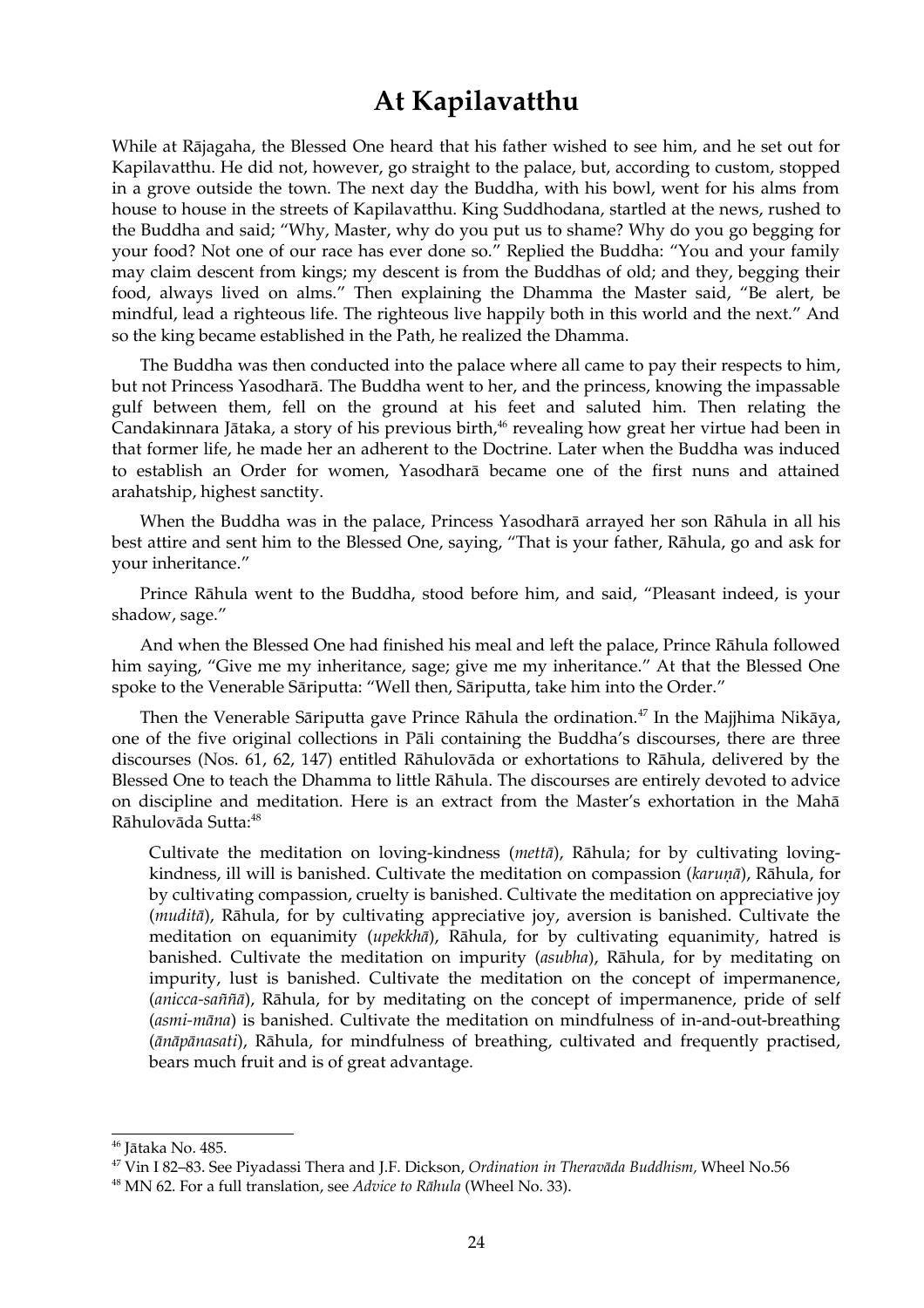#### <span id="page-24-1"></span>**Women in Buddhism**

Generally speaking, during the time of the Buddha, owing to brahminical influence, women were not given much recognition. Sometimes they were held in contempt and in servility to man. It was the Buddha who raised the status of women and there were cases of women showing erudition in matters of philosophy. In his large-heartedness and magnanimity he always treated women with consideration and civility, and pointed out to them, too, the path to peace, purity, and sanctity. Said the Blessed One: "A mother is the friend at one's home. A wife is the highest friend of the husband."

The Buddha did not reject the invitation for a meal, though Ambapāli<sup>[49](#page-24-2)</sup> was of bad repute. Whatever food she offered he accepted, and in return, gave her the *Dhammadána*, the gift of truth. She was immediately convinced by the teaching and leaving aside her frivolous lay life, she entered the Order of Nuns. Ardent and strenuous in her religious practices, she then became an arahat.

Kiságotamì was another woman to whom the Buddha gave the assistance of his great compassion. Her story is one of the most touching tales recorded in our books. Many more are the instances where the Buddha helped and consoled women who suffered from the vicissitudes of life.

#### <span id="page-24-0"></span>**Ministering to the Sick**

Great indeed, was the Master's compassion for the sick. On one occasion the Blessed One found an ailing monk, Pútigatta Tissa, with festering ulcers lying on his soiled bed. Immediately the Master prepared hot water, and with the help of the Venerable Ánanda washed him, tenderly nursed him with his own hands, and taught the Dhamma, thus enabling him to win arahatship before he died. On another occasion, too, the Master tended a sick monk and admonished his disciples thus:

"Whosoever, monks, would follow my admonition (would wait upon me, would honour me), he should wait upon the sick."[50](#page-24-3)

When the arahat Tissa passed away, the funeral rites were duly performed and the Buddha caused the relics to be enshrined in a stupa.<sup>[51](#page-24-4)</sup>

The Buddha's *mettá* or loving-kindness was all-pervading and immeasurable. His earnest exhortation to his disciples was:

Just as with her own life a mother shields from hurt her own, her only child, let all-embracing thoughts for all that lives be thine.<sup>[52](#page-24-5)</sup>

<span id="page-24-2"></span><sup>49</sup> .A.F. Rhys Davids, *Psalms of the Early Buddhists—The Sisters*, p 120.

<span id="page-24-3"></span><sup>50</sup> Vin I 302.

<span id="page-24-4"></span><sup>&</sup>lt;sup>51</sup> "To the north-east of the monastery of Jetavana," wrote General Alexander Cunningham in his *Archaeological Report*, 1862–3, "there was a *stúpa* built on the spot where the Buddha had washed the hands and feet of a sick monk…. The remains of the *stúpa* still exist in a mass of solid brick work at a distance of 550 feet from the Jetavana Monastery."

In General Cunningham's map of Sávatthì (modern Sahet-Mahet), the site of this stúpa is marked H. in the plan. *Archaeological Survey of India* (Simla 1871), p 341.

<span id="page-24-5"></span><sup>52</sup> Metta Sutta, *Sutta Nipáta*, 149, 149; Chalmer's translation.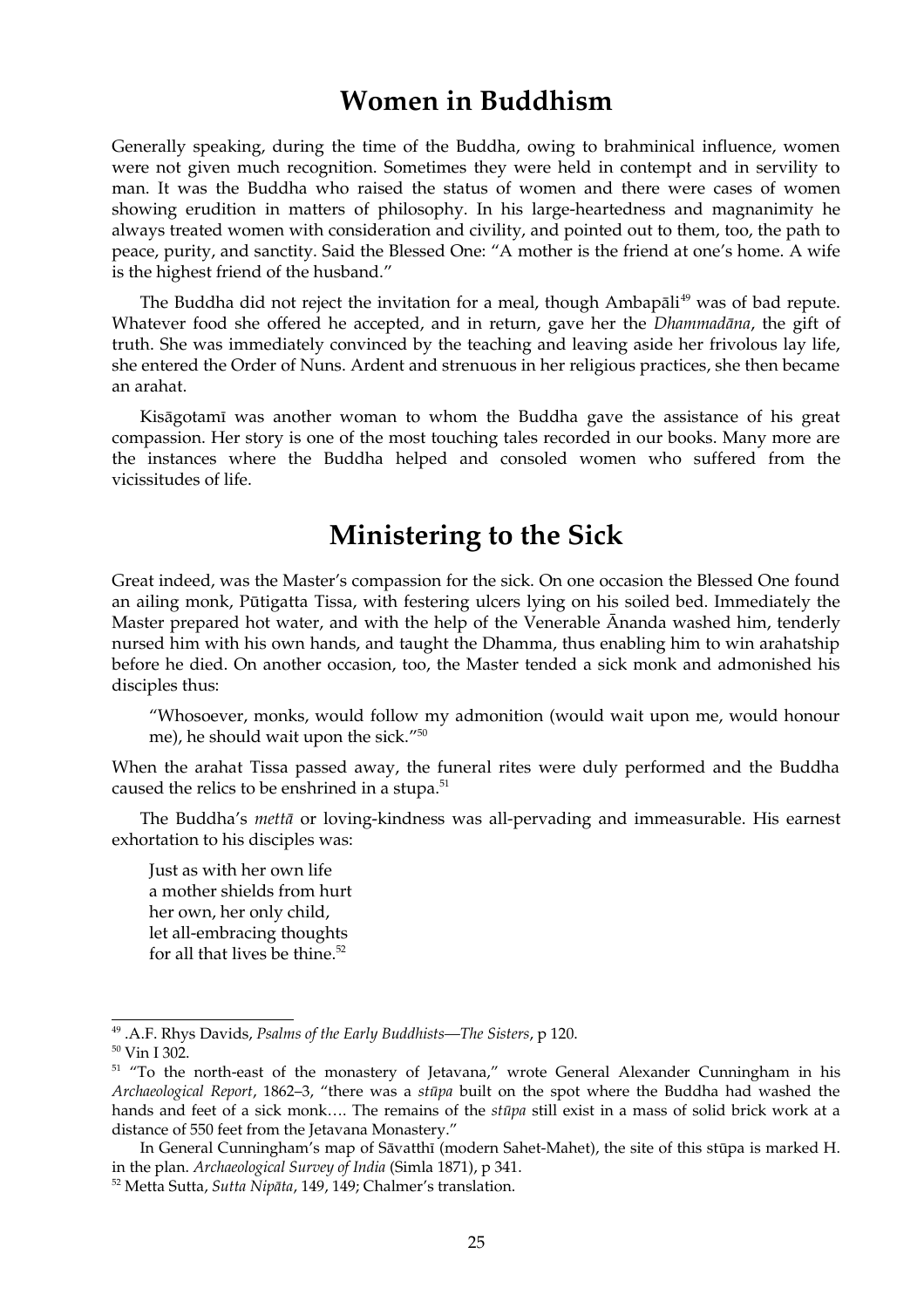Being one who always acted in constant conformity with what he preached, loving-kindness and compassion always dominated his actions.

While journeying from village to village, from town to town, instructing, enlightening, and gladdening the many, the Buddha saw how superstitious folk, steeped in ignorance, slaughtered animals in worship of their gods. He spoke to them:

Of life, which all can take but none can give, Life which all creatures love and strive to keep, Wonderful, dear, and pleasant unto each, Even to the meanest....<sup>[53](#page-25-1)</sup>

Thus when people who prayed to the gods for mercy were merciless, and India was bloodstained with the morbid sacrifices of innocent animals at the desecrated altars of imaginary deities, and the harmful rites and rituals of ascetics and brahmins brought disaster and brutal agony, the Buddha, the Compassionate One, pointed out the ancient path of the Enlightened Ones, the path of righteousness, love, and understanding.

*Mettá* or love is the best antidote for anger in oneself. It is the best medicine for those who are angry with us. Let us then extend love to all who need it with a free and boundless heart. The language of the heart, the language that comes from the heart and goes to the heart, is always simple, graceful, and full of power.

# <span id="page-25-0"></span>**Equanimity and Self-composure**

Amid all the vicissitudes of life—gain and loss, repute and ill-repute, praise and censure, pain and happiness $54$ —the Buddha never wavered. He was firm as a solid rock. Touched by happiness or by pain he showed neither elation nor depression. He never encouraged wrangling and animosity. Addressing the monks he once said: "I do not quarrel with the world, monks. It is the world that quarrels with me. An exponent of the Dhamma does not quarrel with anyone in the world."[55](#page-25-3)

He admonished his disciples in these words:

Monks, if others were to speak ill of me or ill of the Dhamma or ill of the Sangha (the Order), you should not on that account entertain thoughts of enmity and spite, and be worried. If, monks, you are angry and displeased with them, it will not only impede your mental development but you will also fail to judge how far that speech is right or wrong. You should unravel what is untrue and make it all clear. Also, monks, if others speak highly of me, highly of the Dhamma and the Sangha, you need not on that account be elated; for that too will mar your inner development. You should acknowledge what is right and show the truth of what has been said.<sup>[56](#page-25-4)</sup>

There never was an occasion when the Buddha manifested unfriendliness towards anyone even to his opponents and enemies. There were those who opposed him and his doctrine, yet the Buddha never regarded them as enemies. When others reproached him in strong terms, the Buddha neither manifested anger nor aversion nor uttered an unkind word, but said:

As an elephant in the battlefield endures the arrows shot from a bow, even so will I endure abuse and unfriendly expressions of others.<sup>[57](#page-25-5)</sup>

<span id="page-25-1"></span><sup>53</sup> Edwin Arnold, *The Light of Asia.* 

<span id="page-25-2"></span><sup>&</sup>lt;sup>54</sup> These are the *a*ttha loka-dhamma, the eight vicissitudes of life.

<span id="page-25-3"></span><sup>55</sup> S II 138.

<span id="page-25-4"></span><sup>56</sup> D I 3.

<span id="page-25-5"></span><sup>57</sup> Dhp 310.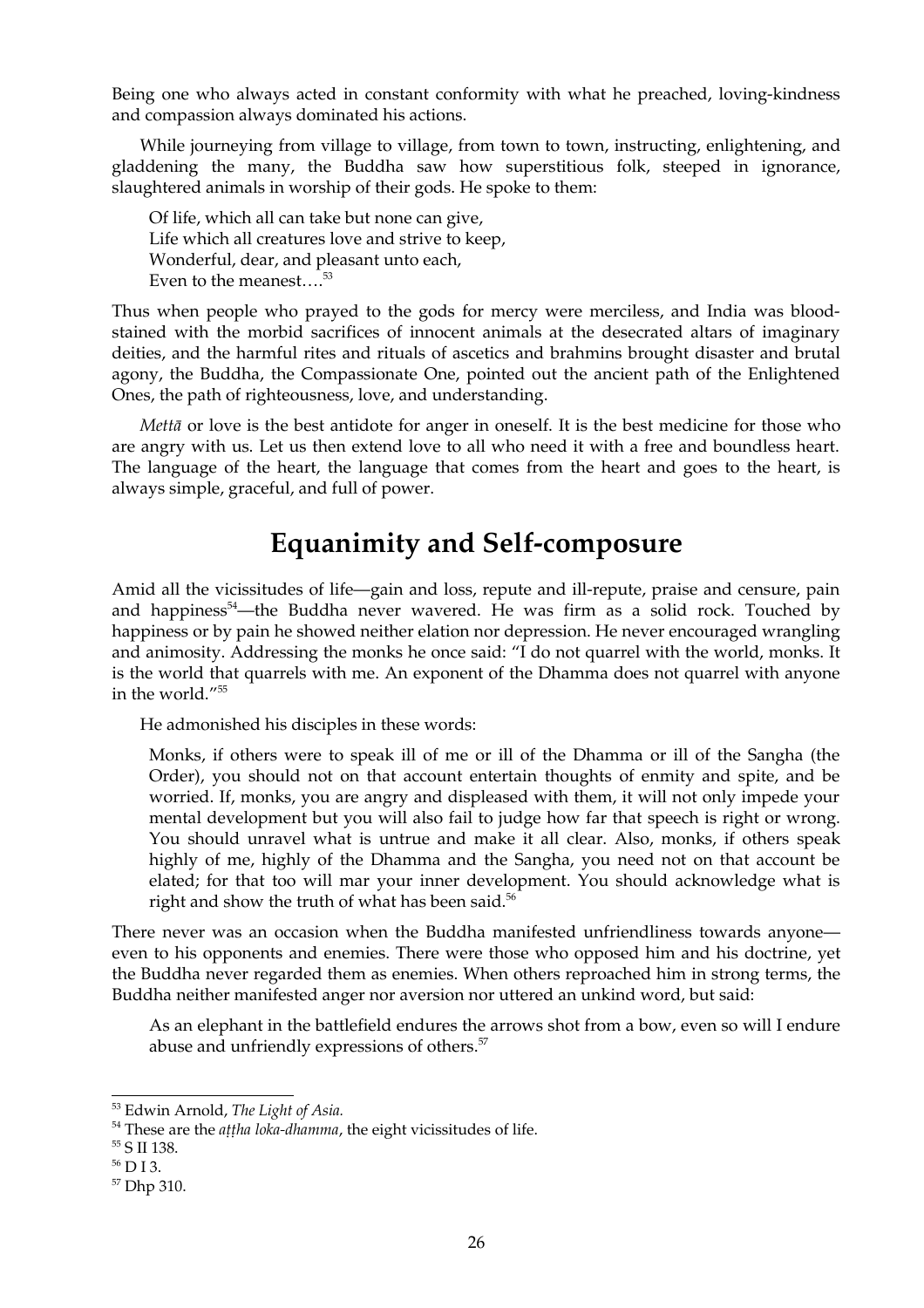#### <span id="page-26-1"></span>**Devadatta**

A striking example of this mental attitude is seen in his relation with Devadatta. Devadatta was a cousin of the Buddha who entered the Order and gained supernormal powers of the mundane plane (*puthujjana-iddhi*). Later, however, he began to harbour thoughts of jealousy and ill will toward his kinsman, the Buddha, and his two chief disciples, Sáriputta and Mahá Moggallána, with the ambition of becoming the leader of the Sangha, the Order of Monks.

Devadatta wormed himself into the heart of Ajátasattu, the young prince, the son of King Bimbisāra. One day when the Blessed One was addressing a gathering at the Veļuvana Monastery, where the king, too, was present, Devadatta approached the Buddha, saluted him, and said: "Venerable sir, you are now enfeebled with age. May the Master lead a life of solitude free from worry and care. I will direct the Order."

The Buddha rejected this overture and Devadatta departed irritated and disconcerted, nursing hatred and malice toward the Blessed One. Then, with the malicious purpose of causing mischief, he went to Prince Ajátasattu, kindled in him the deadly embers of ambition, and said:

"Young man, you had better kill your father and assume kingship lest you die without becoming the ruler. I shall kill the Blessed One and become the Buddha."

So when Ajátasattu murdered his father and ascended the throne Devadatta suborned ruffians to murder the Buddha, but failing in that endeavour, he himself hurled down a rock as the Buddha was climbing up Gijjhakūța Hill in Rājagaha. The rock tumbled down, broke in two, and a splinter slightly wounded the Buddha. Later Devadatta made an intoxicated elephant charge at the Buddha; but the animal prostrated himself at the Master's feet, overpowered by his loving-kindness. Devadatta now proceeded to cause a schism in the Sangha, but this discord did not last long. Having failed in all his intrigues, Devadatta retired, a disappointed and broken man. Soon afterwards he fell ill, and on his sick-bed, repenting his follies, he desired to see the Buddha. But that was not to be; for he died on the litter while being carried to the Blessed One. Before his death, however, he uttered repentance and sought refuge in the Buddha.[58](#page-26-2)

#### <span id="page-26-0"></span>**The Last Days**

The Mahā Parinibbāna Sutta,<sup>[59](#page-26-3)</sup> the discourse on the passing away of the Blessed One, records in moving detail all the events that occurred during the last months and days of the Buddha's life.

The Blessed One had now reached the ripe age of eighty; his two chief disciples, Sáriputta and Mahá Moggallána, had passed away three months earlier. Pajápatì Gotamì, Yasodhará, and Ráhula were also no more. The Buddha was now at Vesálì, and the rainy season having come, he went together with a great company of monks to Beluva to spend the rains there. There a severe sickness fell upon him, causing him much pain and agony, but the Blessed One, mindful and self-possessed, bore it patiently. He was on the verge of death; but he felt he should not pass away without taking leave of the Order. So with a great effort of will he suppressed that illness and kept his hold on life. His sickness gradually abated, and when quite recovered he called the Venerable Ánanda, his personal attendant, and addressing him said:

"Ánanda, I am now grown old and full of years, my journey is drawing to a close. I have reached my sum of days, I am turning eighty years of age; and just as a worn-out cart, Ánanda, can only with much additional care be made to move along, so the body of the Tathágata can only be kept going with much infusion of will-power. It is only when the

<span id="page-26-2"></span><sup>&</sup>lt;sup>58</sup> Comy on the Dhammapada, Vol. I, p 147.

<span id="page-26-3"></span><sup>59</sup> DN 16, translated as *Last Days of the Buddha* (BPS).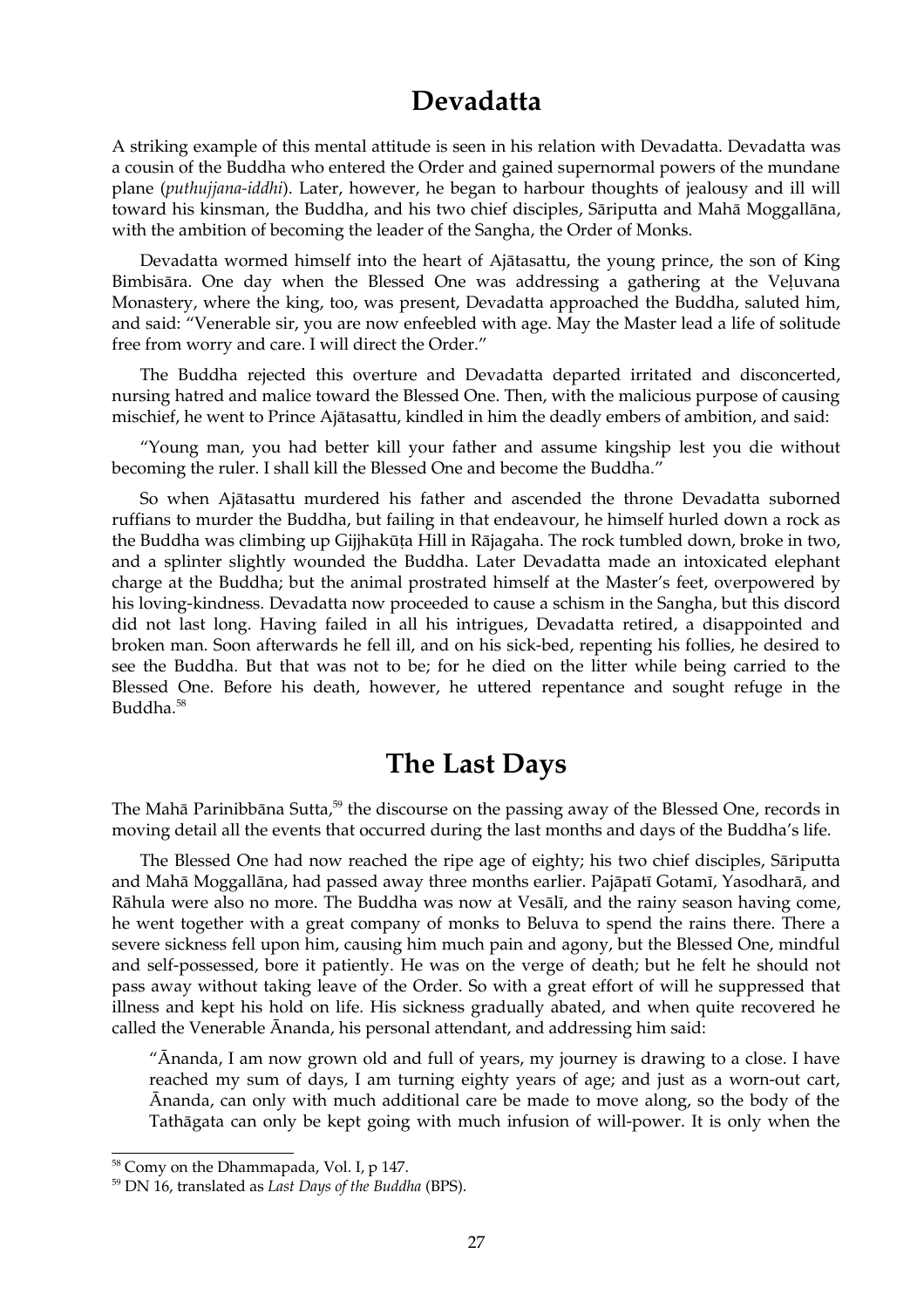Tathágata, ceasing to attend to any outward thing and to experience any worldly sensation, attains to the signless (*animitta*) concentration of mind, and dwells in it—it is only then that the body of the Tathágata is at ease.

"Therefore, Ánanda, be islands unto yourselves. Be your own refuge. Have recourse to none else for refuge. Hold fast to the Dhamma as an island. Hold fast to the Dhamma as a refuge. Resort to no other refuge. Whosoever, Ánanda, either now or after I am gone, shall be islands unto themselves, refuges unto themselves, shall seek no external refuge—it is they, Ánanda, among my disciples who shall reach the very topmost height! But they must be keen to progress."

From Beluva the Buddha journeyed to the Mahávana, and there calling up an assembly of all the monks residing in the neighbourhood of Vesáli, addressed them saying: "Disciples, the Dhamma realized by me, I have made known to you. Make yourselves masters of the Dhamma, practise it, meditate upon it, and spread it abroad: out of pity for the world, for the good and the gain and welfare of gods and men."

The Buddha concluded his exhortation by saying:

My age is now full ripe, my life draws to its close; I leave you, I depart, relying on myself alone! Be earnest then, O disciples, holy, full of thought! Be steadfast in resolve! Keep watch o'er your own hearts! Who wearies not but holds fast to this Truth and Law Shall cross this sea of life, shall make an end of grief.

Worn out with sickness, with feeble limbs, the Blessed One now journeyed on with much difficulty, followed by the Venerable Ánanda and a great company of monks. Even in this last, long, wearisome journey of his, the Buddha never failed in his attention to others. He instructed Cunda, the smith, who offered him his last meal. Then on the way, he stopped for Pukkusa, a disciple of Álára Káláma, replied to all his questions, and so instructed him that Pukkusa offered himself as a follower of the Buddha, the Dhamma, and the Sangha.

The Blessed One now reached the Sála Grove of the Mallas at Kusinárá—the journey's end. Knowing that here would be his last resting place, he told the Venerable Ánanda: "I am weary, Ánanda, and would lie down. Spread over for me the couch with its head to the north between the twin sála trees."

He then lay down on his right side, composed and mindful, with one leg resting on the other. Speaking now to the Venerable Ánanda, the Blessed One said:

"They who fulfil the greater and lesser duties, they who are correct in life, walking according to the precepts—it is they who rightly honour, reverence, and venerate the Tathágata, the Perfect One, with the worthiest homage. Therefore, Ánanda, be steady in the fulfilment of the greater and the lesser duties, and be correct in life, walking according to the precepts. Thus, Ánanda, should you train yourselves."

# <span id="page-27-0"></span>**The Last Convert**

At that time, a wandering ascetic named Subhadda, who was at Kusinárá, heard the news of the Blessed One's approaching death; and in order to clear up certain doubts that troubled his mind, he hurried to the Sála Grove to speak to the Buddha. The Venerable Ánanda, however, did not wish the Buddha to be disturbed in his last moments, and though Subhadda made several appeals, access to the Master was refused. The Blessed One overheard the conversation. He knew at once that Subhadda was making his investigations with a genuine desire for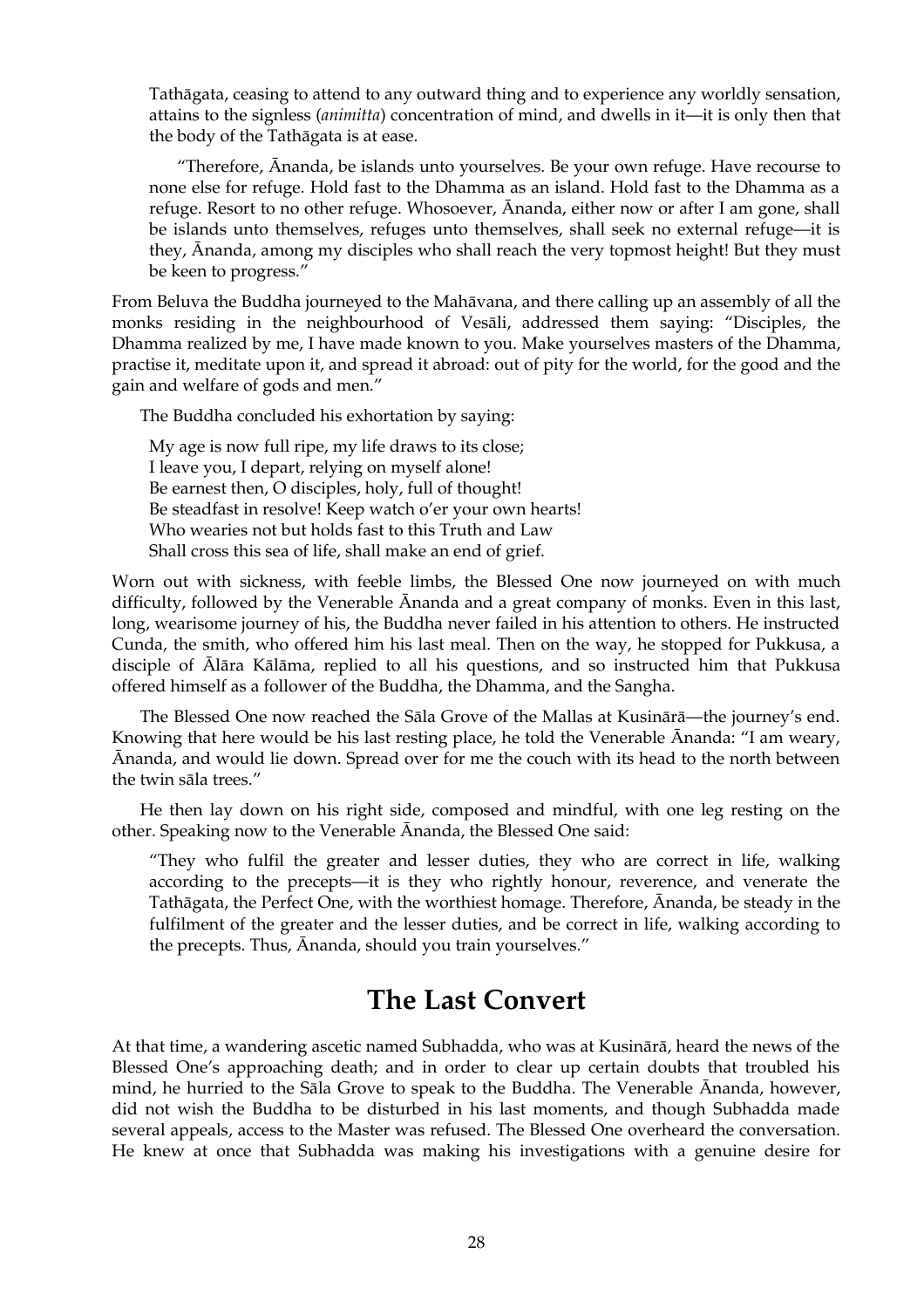knowledge; and knowing that Subhadda was capable of quickly grasping the answers, he desired that Subhadda be allowed to see him.

Subhadda's uncertainty was whether the leaders of the other schools of thought such as Pūraṇa Kassapa, Nigaṇṭha Nātaputta, and others had attained a true understanding. The Blessed One then spoke:

"In whatsoever Doctrine and Discipline (*dhammavinaya*), Subhadda, the Noble Eightfold Path is not found, neither in it is there found a man of true saintliness of the first, or of the second, or of the third, or of the fourth degree. And in whatsoever Doctrine and Discipline, Subhadda, the Noble Eightfold Path is found, in it is found the man of true saintliness of the first, and the second, and the third, and the fourth degree. $60$  Now, in this Doctrine and Discipline, Subhadda, is found the Noble Eightfold Path, and it, too are found the men of true saintliness of all the four degrees. Void are the systems of other teachers—void of true saints. And in this one, Subhadda, may the brethren live the life that is right, so that the world be not bereft of arahats."

Hearing the words of the Blessed One, Subhadda gained confidence, and took refuge in the Buddha, the Dhamma, and the Sangha. Furthermore, he desired to be admitted into the Order, and the Buddha requested the Venerable Ánanda to receive him. Subhadda thus became the last convert and the last disciple of the Blessed One, and before long by his strenuous effort he attained the final stage of arahatship.

#### <span id="page-28-0"></span>**The Last Scene**

Now the Blessed One, addressing the Venerable Ánanda, said:

"I have taught the Dhamma, Ánanda, without making any distinction between exoteric and esoteric doctrine, for in respect of the truth, Ánanda, the Tathágata has no such thing as the 'closed fist' of a teacher who hides some essential knowledge from the pupil.

"It may be, Ánanda, that in some of you the thought may arise, 'The word of the Master is ended. We have no teacher any more.' But it is not thus, Ánanda, that you should think.

"The Doctrine and the Discipline which I have set forth and laid down for you—let them, after I am gone, be your teacher. It may be, monks, that there may be doubts in the minds of some brethren as to the Buddha, or the Dhamma, or the Sangha, or the path (*magga*) or method (*patipadā*). Inquire, monks, freely. Do not have to reproach yourselves afterwards with the thought: 'Our teacher was face to face with us, and we could not bring ourselves to inquire of the Exalted One when we were face to face with him.'"

When the Buddha had thus spoken the monks were silent.

A second and a third time the Blessed One repeated these words to the monks, and yet the monks were silent. And the Venerable Ánanda said to the Blessed One: "How wonderful a thing is it, Lord, how marvellous! Truly, I believe that in this whole assembly of the monks there is not one who has any doubt or misgivings as to the Buddha or the Dhamma or the Sangha, or the path or the method."

The Blessed One confirmed the words of the Venerable Ánanda, adding that in the whole assembly even the most backward one was assured of final deliverance. And after a short while the Master made his final exhortation to those who wished to follow his teaching now and in the future:

<span id="page-28-1"></span><sup>60</sup> These four stages are: *sotápatti* (stream-entry); *sakadágámi*, (once-return); *anágámi* (non-return); and *arahatta* (the final stage of sainthood). Arahatship is the stage at which fetters are severed and taints rooted out.